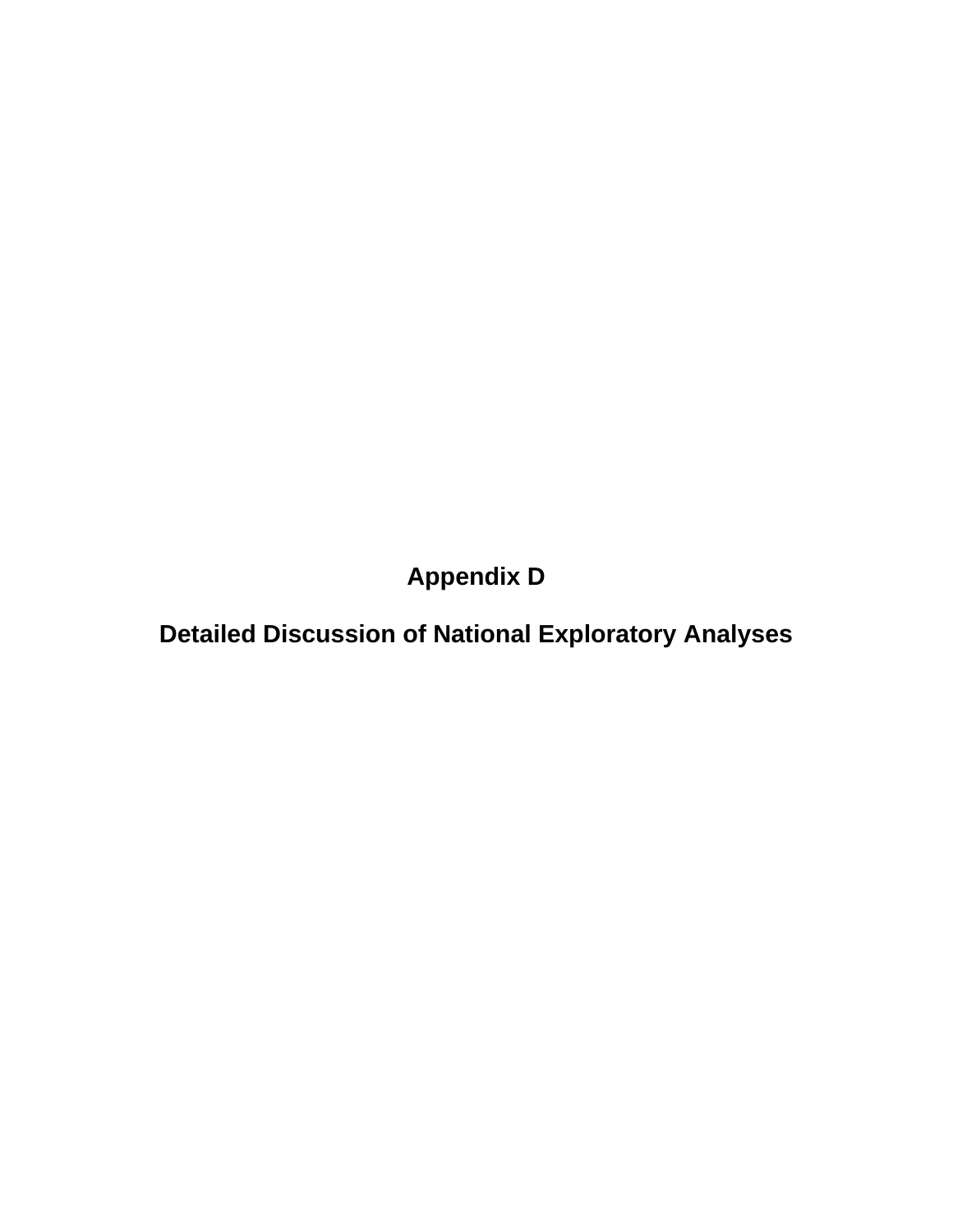### **D. Relationship between National Blood Lead Data and Explanatory Variables**

### **D.1 Analyses of National Blood Lead Data by Demographic Variables**

Demographic information from the 2000 U.S. Census is being utilized in both the high and low resolution models, with data being acquired at the county level for the entire nation and at the Census tract level for Massachusetts. Initially, 50 demographic variables within 10 general categories are being explored, most of which had been previously used by Battelle in a CDC-sponsored study to predict risk of elevated blood-lead concentrations at the census tract level (Strauss, 2001). In many cases, these variables are constructed from counts or summary statistics published in the detailed U.S. Census Tables. For example, within each geographic area, the census provided the number of houses that were built before 1950 and the median income of all households. In order for this study to draw comparisons from tract to tract and/or county to county, however, the census variables need to be manipulated in a fashion that depended upon the format of the variable.

#### D.1.1 Income Variables

Initial results from exploring and modeling the income-related variables are presented in Tables A1 to A9. Highlights from the analysis of each exploratory variable are listed below.

*Median Family Income* – The relationship between the proportion of children with blood lead level  $\geq$ 10 μg/dL and Median Family Income becomes increasingly negative with each successive time period, as probability of an EBLL declines as family income increases. Probability of a blood lead level  $\geq 10$ μg/dL declines steadily across the four periods. Mean and Median Family Income show just a slight decrease from the initial time periods to the later three periods. Median Family Income is significant in all four models when considered alone, and also consistently significant when crossed with the time variables (time, time squared, and categorical time period).

*Median Household Income* – Similar relationships between the proportion of children with blood lead level  $\geq 10$  μg/dL and Median Household Income are seen across the four time periods, with probability of an EBLL declining a bit more as household income increases in more recent years. Blood lead levels decline steadily across the four periods. Mean and Median Household Income show just a slight decrease from the initial time periods to the later three periods. Median Household Income is significant in all four models. When crossed with the time variables, most interactions are significant, although some of the models failed to converge.

*Median Per Capita Income* – A bit more consistent relationship is seen between the proportion of children with blood lead level  $\geq 10 \mu g/dL$  and Median Per Capita Income, with probability of an EBLL decreasing as median per capita income decreases. Mean and median Median Per Capita Income show a slight decreases from the initial time periods to the later three periods. Median Per Capita Income is significant in Model 2 for probability of blood lead level  $\geq 10 \mu$ g/dL. In the models using only a linear time variable, Median Per Capita Income was significant in Models 1 to 3, but not 4. The quadratic time variable model yielded significicant terms in all models except 4, in which only the interaction term with the time squared variable was significant.

*Percent Units with No Household Earnings* – The relationship between the proportion of children with blood lead level  $\geq 10$  µg/dL and Percent of Units with No Household Earnings becomes more positive over time, with probability of an EBLL increasing more steeply over time as percent of units with no household earnings increases. This is driven mainly by large decreases in probability of an EBLL in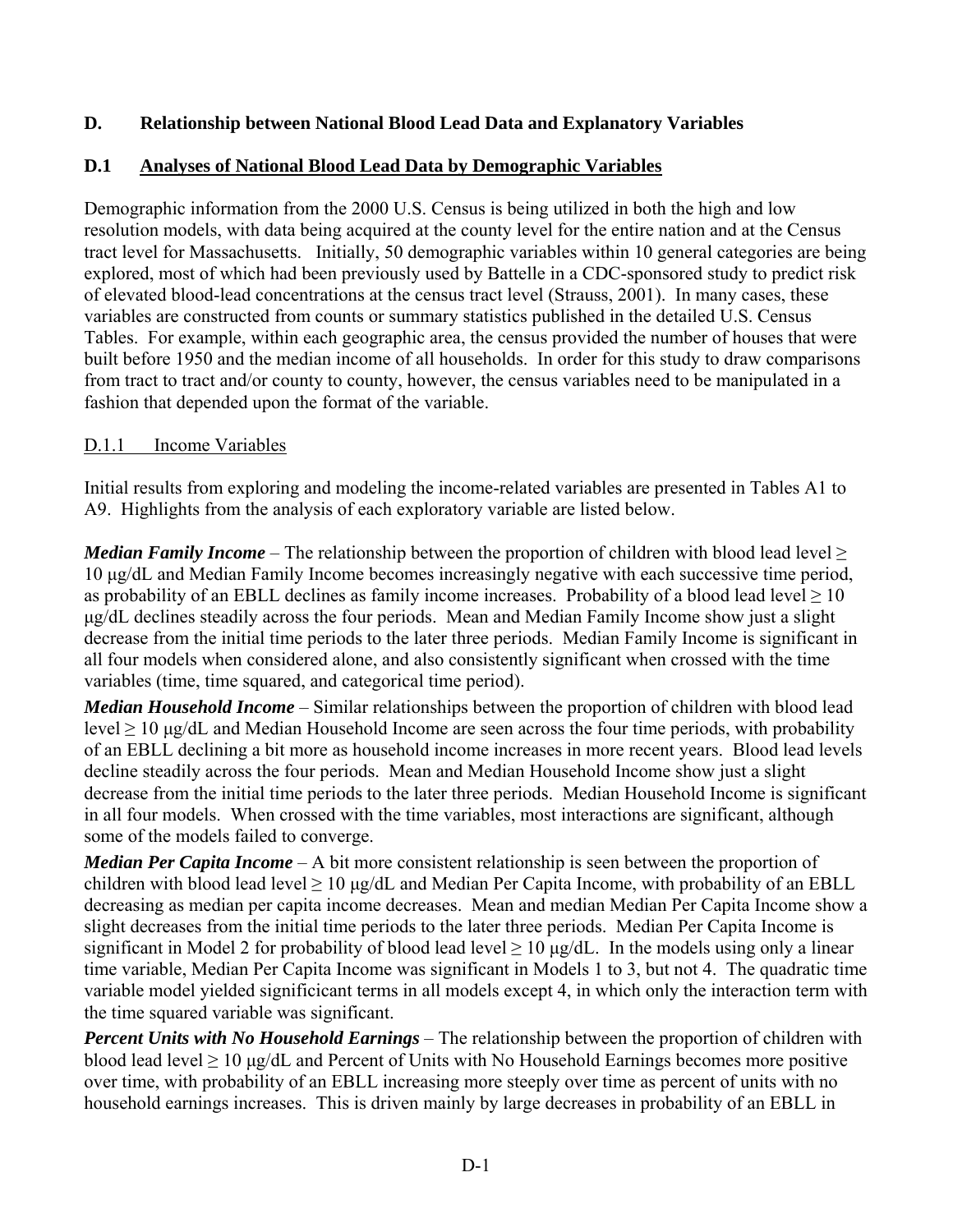counties with very low percentages of no household earnings. Mean and Percent of Units with No Household Earnings are stable across the four time periods. Percent of Units with No Household Earnings is significant in models 1 to 4 when considered without time and remains significant in the models with the time variables added.

*Percent Units with No Household Wage* – These findings are very similar to the previous variable. The relationship between the proportion of children with blood lead level  $\geq 10$  µg/dL and Percent of Units with No Household Wage becomes more positive over time, with probability of an EBLL increasing more steeply over time as percent of units with no household earnings increases. Mean and Percent of Units with No Household Wage remain stable across time. Percent of Units with No Household Wage is significant in models 1 to 4 when considered without time and remains significant in the models with the time variables added.

*Percent Households on Public Assistance* – Consistent relationships between the proportion of children with blood lead level  $\geq 10$  μg/dL and Percent of Households on Public Assistance are seen across the four time periods, with probability of an EBLL increasing slightly as Percent of Households on Public Assistance increases. Mean and median Percent of Households on Public Assistance are stable over tme. Percent of Households on Public Assistance is significant in all models when considered without time and remains significant in the models with the time variables added.

*Percent Households Below Poverty Line* – Consistent relationships between the proportion of children with blood lead level  $\geq 10$  µg/dL and Percent of Households Below the Poverty Line are seen across the four time periods, with probability of an EBLL increasing very slightly as Percent of Households Below the Poverty Line increases. Mean and median Percent of Households Below the Poverty Line increase from the initial time period to the later three periods. Percent of Households Below the Poverty Line is significant in all models, except Model 1 when considered alone in which it did not converge.

*Percent Units with Family Income Below Poverty Line* – Consistently nearly flat relationships are present between the proportion of children with blood lead level  $\geq 10 \mu g/dL$  and Percent of Units with Family Income Below the Poverty Line across the four time periods. Mean and median Percent of Units with Family Income Below the Poverty Line increase from the initial time period to the later three periods. Percent of Units with Family Income Below the Poverty Line is significant in Models 1 to 4 when considered alone and when modeled with the three time variables.

*Percent Units Spending Less than Five Years in Poverty* – There is a more positive relationship between the proportion of children with blood lead level  $\geq 10 \mu g/dL$  and Percent of Units Spending Less than Five Years in Poverty in the 1995-1999 time period, that becomes flatter in the later three periods. Mean and median Percent of Units Spending Less than Five Years in Poverty increase just slightly from the initial time period to the later three periods. Percent of Units Spending Less than Five Years in Poverty is significant in Models 2 to 4 when considered alone with Model 1 not converging. All four models are significant when the linear time variable is added. When the quadratic time variable is added, Percent of Units Spending Less than Five Years in Poverty is significant in Models 1 and 3 while Models 2 and 4 fail to converge. Similarly when the categorical time variable is used, Percent of Units Spending Less than Five Years in Poverty is significant in Models 2 and 3, but Models 1 and 4 do not converge.

A few trends stand out across these nine related variables. One, average levels of some poverty statistics increase slightly from the 1995-1999 time period to the later three periods. This may indicate a slightly different mix of counties included in the 1995-1999 time period. Also, each of the nine variables is significant in predicting probability of elevated blood lead levels in nearly all the models. As seen in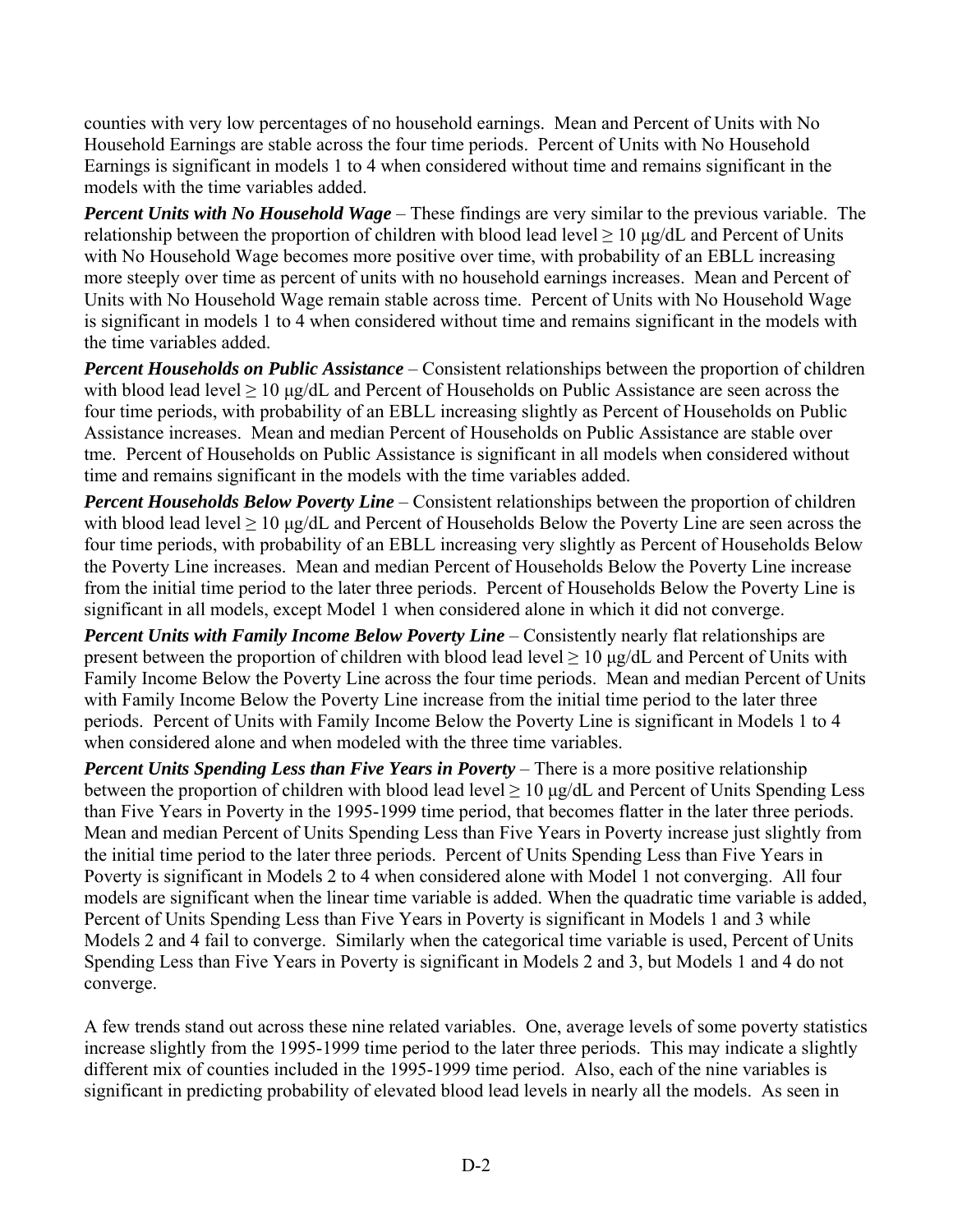Tables 4-1 to 4-4, the variable Percent No Household Wage with a quadratic time variable provides the best fit for Models 1 to 3, with Percent of Households with No Earnings combined with the linear time variable providing the best fit for Model 4.

### D.1.2 Race Variables

Results from the eight race variables explored are presented in Figures/Tables A10 to A17, with highlights listed below.

*Percent American Indian and Alaskan Native Alone* – Most counties have very low percentages of American Indian and Alaskan Natives, with the 90<sup>th</sup> percentile averaging 1.2 percent. For counties with above 30 percent American Indian and Alaskan Native, there are very similar trends and levels of proportion of children with blood lead level  $\geq 10 \mu g/dL$ . The mean percent of American Indian and Alaskan Native decreases slightly from the 1995-1999 time period to the later three periods. All models with Percent of American Indian and Alaskan Native failed to converge.

*Percent Asian Alone* – The relationship between proportion of children with blood lead level  $\geq 10$ μg/dL and percent Asian is negative in all time periods but flattens in later periods as the probability of EBLLs decreases. Mean percent Asian declines slightly from the initial time period to the later three periods. Percent Asian considered alone is significant in Models 1 and 2, not significant in Model 4, and failed to converge in Model 3. When considering a linear, quadratic, and categorical time variables, Percent Asian is significant in Models 1 to 3.

*Percent Black Alone* – There is a strong positive relationship between proportion of children with blood lead level  $\geq 10$  μg/dL and percent Black as the probability of EBLL increases as percent Black increases; however, this relationship is flattening and becoming more linear over time. Mean and median percent Black increases slightly from the initial time period to the later three periods, perhaps indicating that counties with higher percentage of Black populations are included in the later time periods. Percent Black is significant in all four models when considered alone. It is also significant in all models that converge when the models with the time variables added are run.

*Percent White Alone* – The relationship between proportion of children with blood lead level  $\geq 10$ μg/dL and percent White changes from negative in the 1995-1999 period to flat by the most recent time period. Mean and median percent White decrease slightly from the initial time period to the later three periods. Percent White is significant in Models 2 to 4, but not Model 1 when considered without time. It remains significant in Models 2 to 4 when the linear time variable is added, while Model 1 does not converge. Percent White is significant in Models 1 and 3 when the quadratic time variable is added, while Percent White is not significant in any models with the categorical time variable, although the interaction terms are significant.

*Percent Native Hawaiian and Other Pacific Islander Alone* – Proportion of children with blood lead level  $\geq$  10 μg/dL appears to decline consistently as percent Native Hawaiian increases across all four time periods; however, probability of EBLLs is very low across time periods for any counties with 10 or more percent Native Hawaiian. Mean and median percent Native Hawaiian remain fairly stable across time periods, with mean of 0.04 and median of 0.0. Percent Native Hawaiian is significant in Models 1 and 3 when considered alone. With the linear time variable, Percent Native Hawaiian is significant in Models 2 to 4. With the quadratic time variable, Percent Native Hawaiian is significant in Models 2 and 4. With the categorical time variable, Percent Native Hawaiian is significant in Models 1 to 3.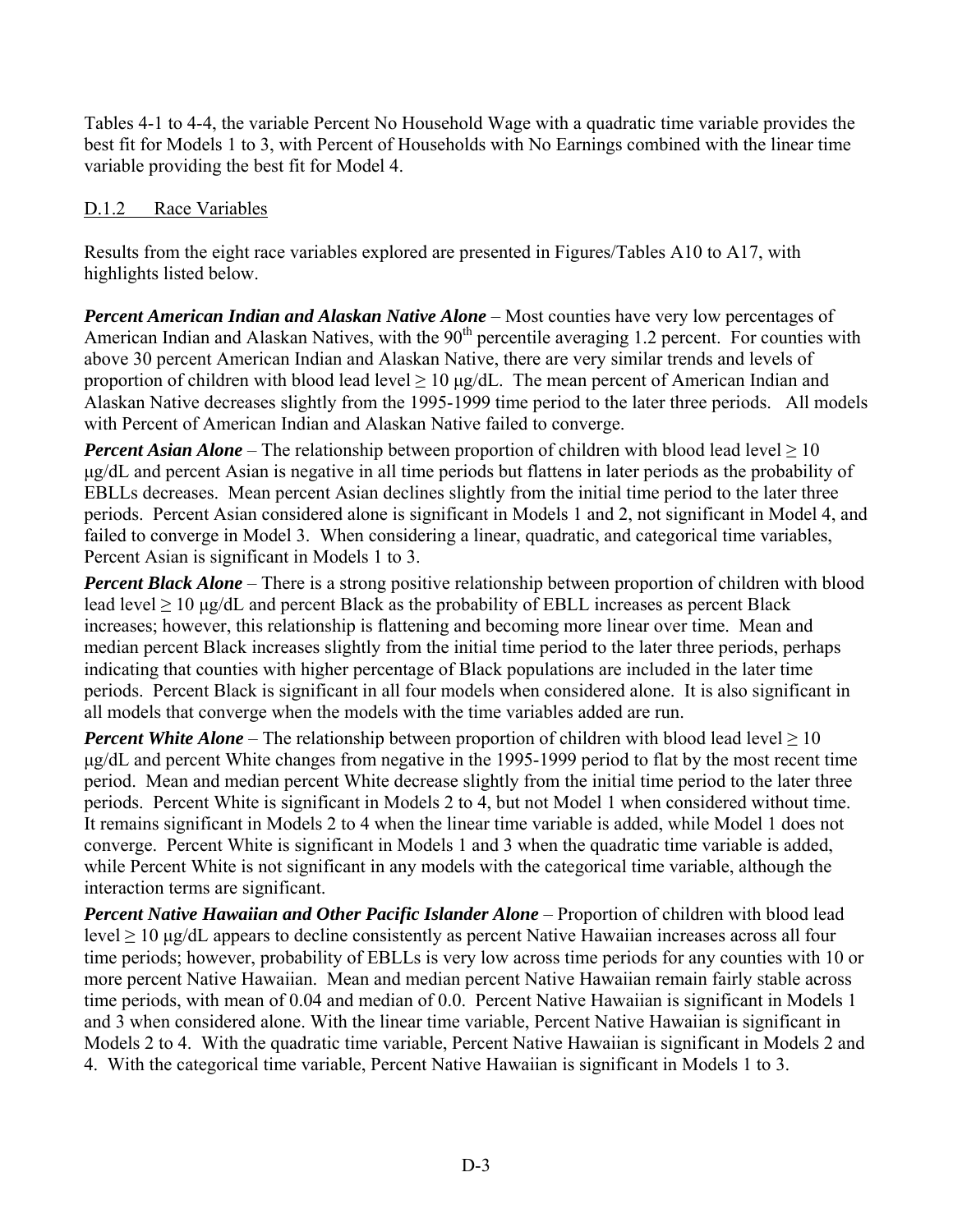*Percent Other Race Alone* – Proportion of children with blood lead level ≥ 10 μg/dL declines as Percent Other Race increases across all four time periods; however, the decline is steeper in the 1995-2000 and 2000-2002 time periods. Mean and median percent Other Race remain fairly stable across time periods, although the average percentages are very low. Percent Other Race is significant in Models 1 to 3 when considered alone. With the linear, quadratic, and categorical time variables, Percent Other Race is significant only in Model 1, although many of the interaction terms are significant.

*Percent Multiple Races* – Proportion of children with blood lead level  $\geq 10 \mu$ g/dL declines as Percent Multiple Race increases across all four time periods; however, the decline is steeper in the 1995-2000 time periods. Mean percent Multiple Races declines slightly from the initial time period to the later three periods. Percent Multiple Races is significant in Model 2 when considered alone. With the linear and quadratic time variables, Percent Other Race is significant in Models 1 to 3. With the categorical time variable, Percent Other Race is only significant in Model 1, although some interaction terms in Models 3 and 4 are significant.

*Percent Hispanic* – The relationship between proportion of children with blood lead level  $\geq 10 \mu$ g/dL and percent Hispanic is consistent and slightly negative across the four time periods. Mean percent Hispanic increases significantly from the initial time period (3.99%) to the later three periods (5.53 to 5.94%). Percent Hispanic is significant only in Models 1 and 2 when considered without time. No models converged with the linear time variable added and only the interaction terms in Models 3 and 4 were significant when the quadratic time variable was included. Only in Model 1 with the categorical time variable is Percent Hispanic significant.

The eight race variables are not as consistently predictive of blood lead levels as the income variables. Additionally, some display differing relationships across the time periods, which may be related to changes in the distributions of the variables over the time periods. Three different variables provided best-fitting models as seen in Tables 4-1 to 4-4. Percent Hispanic with the categorical time variable yielded the lowest log-likelihood ratios for Models 1 to 3 and Percent Asian with the categorical time variable for Model 4. Different variables were selected for the models after accounting for differences in degrees of freedom across the different time models. Percent Black with the quadratic time variable was selected for Model 1. Percent Multiple Race with the quadratic time variable was selected for Model 2. Percent Asian with the linear time variable was selected for Models 3 and 4.

#### D.1.3 Housing Cost Variables

Figure/Table A19 and A20 contain the exploratory results of the two variables related to housing cost.

*Median Rent* – Proportion of children with blood lead level  $\geq 10 \mu g/dL$  consistently decline as Median Rent increases across all four time periods. Mean and median Median Rent decline slightly from the initial time period to the later three periods. Median Rent is significant in Models 1 to 4 both with and without the time variables. The only exception was Model 4 with the linear time variable, which failed to converge.

*Housing Value* – Proportion of children with blood lead level  $\geq 10 \mu g/dL$  consistently decline as Housing Value increases across all four time periods, although the slope of the decline appears to be decreasing with each successive time period as the intercepts decrease. Mean and median Housing Value decline from the initial time period to the later three periods. Median Rent is significant in Models 1 to 4 both with and without the time variables. The only exception was Model 2 with the categorical time variable, which failed to converge.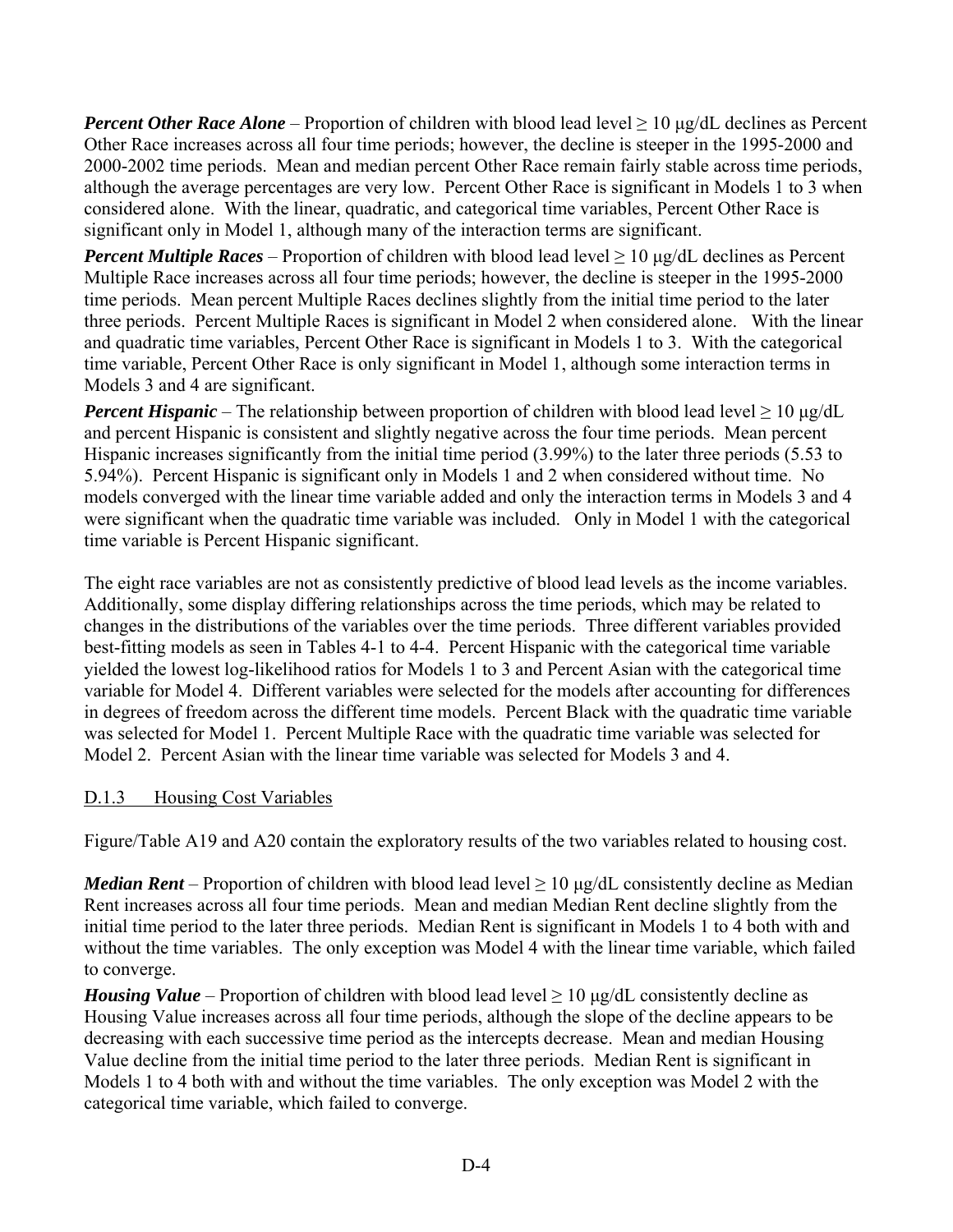As reported in Tables 4-1 to 4-4, Median Rent with the categorical time variables provided the lowest log-likelihood statistics for Models 1 and 2. For both models, Median Rent with the quadratic time variable was selected for the multivariate analysis after adjusting for degrees of freedom differences. For Models 3 and 4, Median Rent with the quadratic time variable yielded the lowest log-likelihood statistics and was selected for the multivariate analysis.

#### D.1.4 Occupancy Variables

Figure/Table A18 contains results of exploring Percent of Rental Units and Figure/Table A21 contains results of exploring Percent of Vacant Units.

*Percent Rented Units* – There is a negative relationship between proportion of children with blood lead level  $\geq 10$  μg/dL and Percent Rented Units in the 1995-1999 time periods; however, the relationship becomes very nearly flat in the later three periods. Mean and median percent Rented Units declines very slightly from the initial time period to the later three periods. Percent Rented Units is significant in Models 2 and 3 when considered alone; is significant in Models 1, 2, and 4 with the linear time variable; is significant in Models 3 and 4 with the quadratic time variable; and is significant in Models 2 and 4 with the categorical time variable.

*Percent Vacant Units* – The relationship between proportion of children with blood lead level  $\geq 10$ μg/dL and percent Vacant Units is slightly negative in the first two time periods, but becomes slightly positive in the two more recent periods. Mean and median percent Vacant Units increase slightly from the initial time period to the later three periods. Percent Vacant Units is significant in Models 2 to 4 with Model 1 not significant, when considered alone and with the linear time variable added. When the quadratic time variable was added, Percent Vacant Units was significant in Models 3 and 4 while the interaction with time squared is significant in Models 1, 2, and 4. When the categorical time variable was added, Percent Vacant Units was only significant in Model 1, but the interaction terms were significant in all models.

The log-likelihood statistics in Tables 4-1 to 4-4 report the lowest values for Percent Vacant Units with the categorical time variable for Models 1 and 3, Percent Rented units with the categorical time variable for Model 2, and Percent Rented units with the linear time variable for Model 4. For Models 1 to 3, however, different variables were selected for the consideration in the final models. Percent Vacant Units with the quadratic time variable was selected for Model 1. Percent Rented Units with the linear time variable was selected for Model 2. Percent Rented Units with the quadratic time variable was selected for Model 3.

#### D.1.5 Single Parent Status Variable

Exploratory analysis results are contained in Figure/Table A22.

*Percent Single Parent Households* – The relationship between proportion of children with blood lead level ≥ 10 μg/dL and Percent Single Parent Households is consistently positive across the four time periods. Mean and median percent Single Parent Households decrease very slightly across the four time periods. Percent Single Parent Households is significant across nearly all models, although Model 3 failed to converge with the quadratic and categorical time variable models.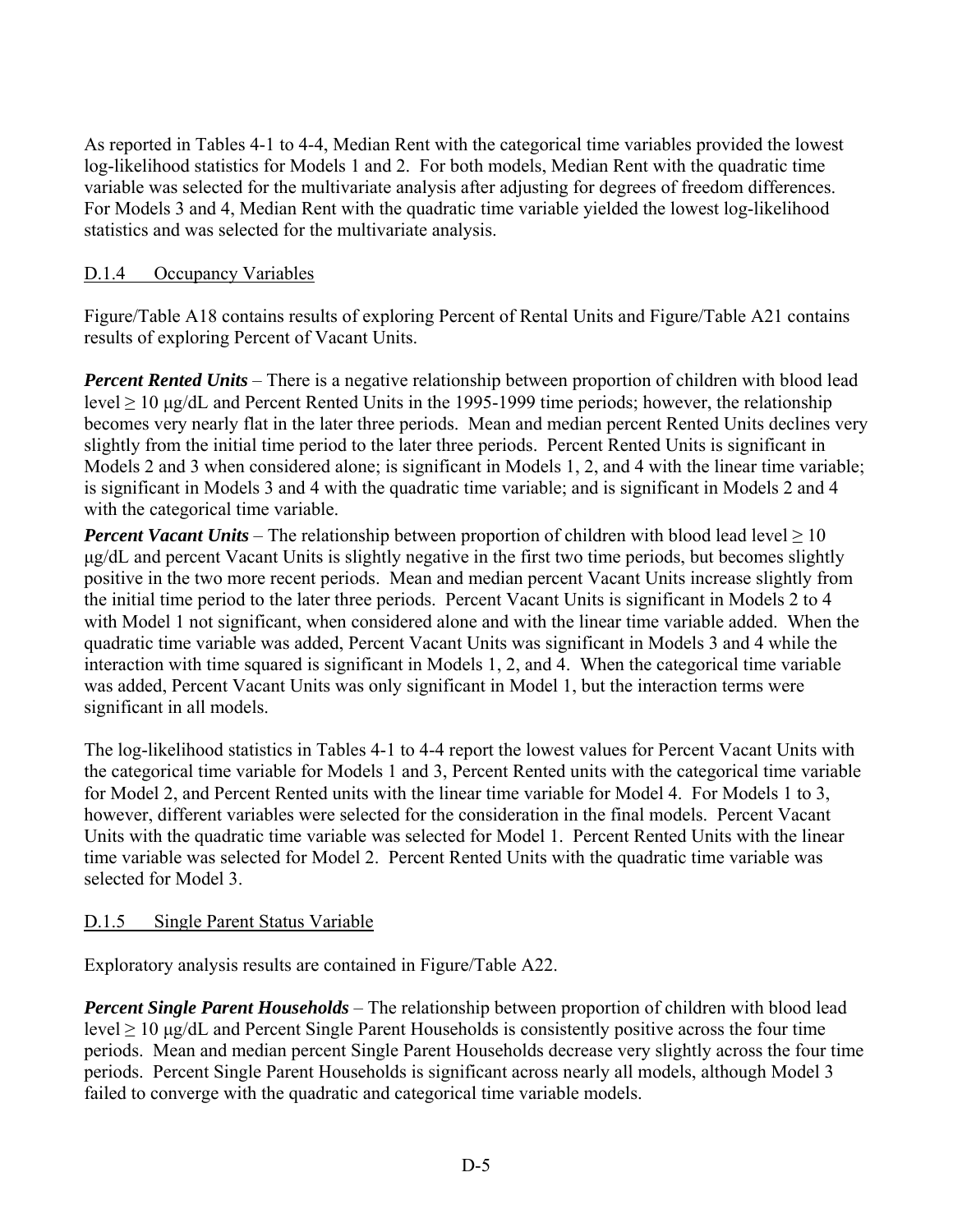### D.1.6 Housing Age Variables

A number of variables related to housing age by county were investigated to identify those that best predict children's blood lead levels. The results of the 12 variables explored are contained in Figure/Tables A23 to A34.

*Median Year Built* – Consistent relationships between proportion of children with blood lead level  $\geq 10$ μg/dL and Median Year Built are seen across the four time periods with blood lead levels declining as age of housing increases. Mean and median Median Year Built increase by about a year from the 1995- 2000 time period to the later three periods. Median Year Built is significant in all models except Model 1 with no time variables, which failed to converge. Nearly all interaction terms in Models 1 and 2 are also significant, whereas in Models 3 and 4 many of the interaction terms were not significant.

*Median Year Occupied Units were Built* – The results for Median Year Occupied Units were Built are very similar to those observed for Median Year Built. Consistent relationships between proportion of children with blood lead level  $\geq 10 \mu g/dL$  and Median Year Occupied Units were Built are seen across the four time periods with blood lead levels declining as age of housing increases. Mean and median Median Year Occupied Units were Built increase by about a year from the 1995-2000 time period to the later three periods. Median Year Occupied Units were Built is significant in all models. Only the Median Year Occupied Units were Built by time interaction term was not significant in Models 3 and 4.

*Percent Units Built Before 1940* – Mainly consistent relationships between proportion of children with blood lead level  $\geq 10$  μg/dL and Percent Units Built Before 1940 are seen across the four time periods with blood lead levels increasing as the percentage increases. Mean and median Percent Units Built Before 1940 decrease from the 1995-2000 time period to the later three periods with the median dropping by over three percent (17.7 to 14.4). Percent Units Built Before 1940 is significant in all models, although Model 2 did not converge when the quadratic time variable was included.

*Percent Units Built Before 1950* – The relationship between proportion of children with blood lead level  $\geq 10$  μg/dL and Percent Units Built Before 1950 is positive across the four time periods with blood lead levels increasing as the percentage increases, although it appears that the slope is decreasing in the two most recent periods. Mean and median Percent Units Built Before 1950 decrease from the 1995- 2000 time period to the later three periods with the median dropping by over three percent. Percent Units Built Before 1950 is significant in all models, but failed to converge in Model 1 with no time variables and Model 3 with the quadratic time variable. In Model 4, the interaction with the linear time variable is not significant in the two runs with the linear and quadratic time variables.

*Percent Units Built Before 1960* – Similar results are seen with this variable as with the Percent Units Built Before 1950. Percent Units Built Before 1960 is significant in all Models except Model 3 that failed to converge with the no time variable option and Model 4 that failed to converge for the quadratic time variable option.

*Percent Units Built Before 1970* – Again, these results are very similar to the other Percent Units Built Before variables. Each time period has a consistently positive relationship between proportion of children with blood lead level  $\geq 10 \mu g/dL$  and percent built before 1970 and mean and median percentages decline from the 1995-2000 time period to the others. Percent Units Built Before 1970 is significant in all models. The interaction between Percent Units Built Before 1970 and the linear time variable is not significant in Models 2 to 4 for the run with the linear time variable and in Models 2 and 3 for the run with the quadratic time variable.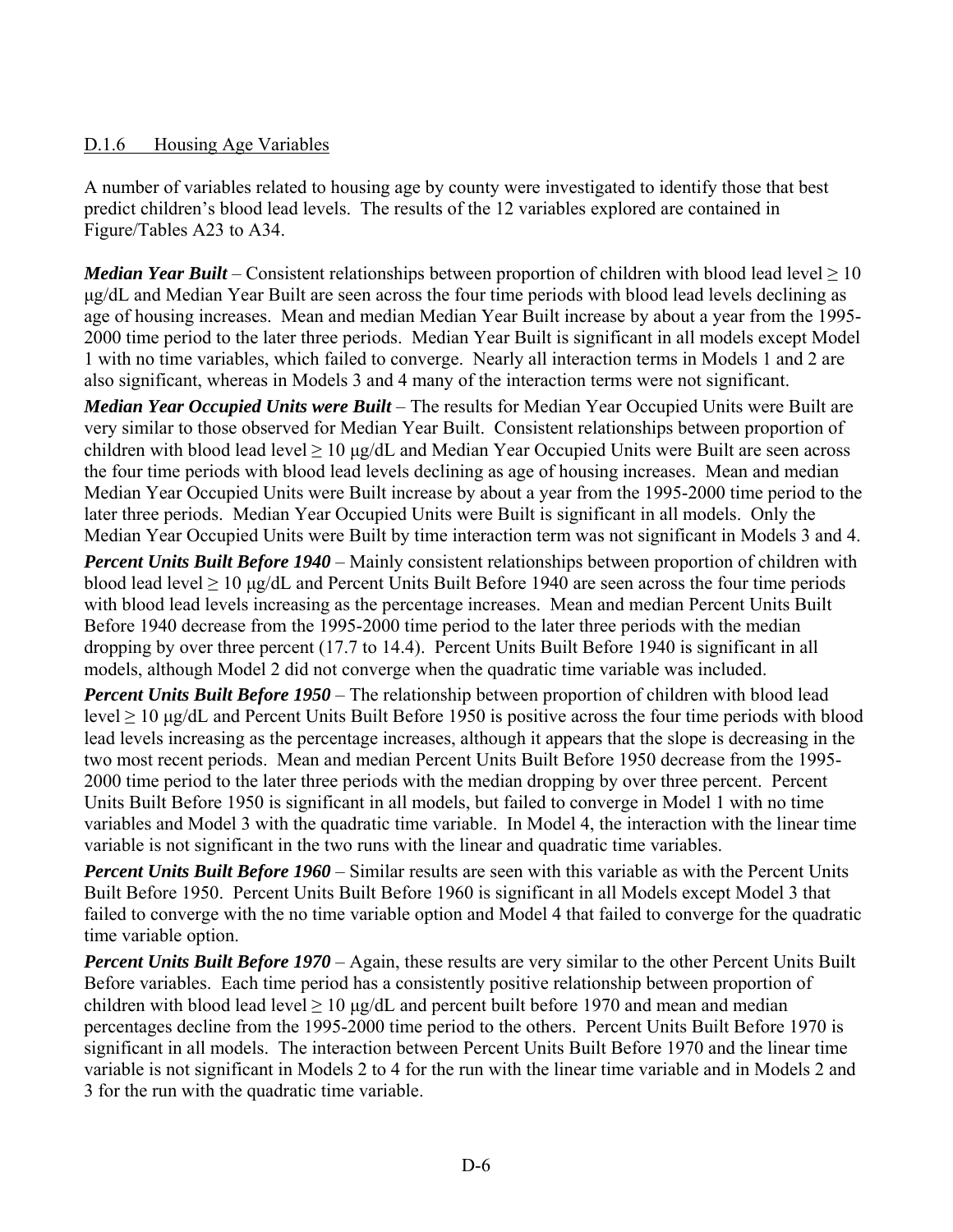*Percent Units Built Before 1980* – Results are very similar to those for Percent Units Built Before 1970. Percent Units Built Before 1980 is significant in all models. Again, the interaction between Percent Units Built Before 1980 and the linear time variable is not significant in a number of models for the options with the linear and quadratic time variables.

*Percent Occupied Units Built Before 1940* – The results of the exploratory analyses on this variable are very similar to those seen from the Percent Units Built Before 1940 variable, and most of the other Percent Units Built Before variables. Percent Occupied Units Built Before 1940 is significant in all models, however Model 4 failed to converge in the model without a time variable and Model 2 failed to converge in the model with the categorical time variable.

*Percent Occupied Units Built Before 1950* – Similar results. Percent Occupied Units Built Before 1950 is significant in all models except Model 3 in model with no time variable. The interaction between Percent Units Built Before 1970 and the linear time variable is not significant in Models 2 to 4 for the run with the linear time variable and in Models 2 and 3 for the run with the quadratic time variable.

*Percent Occupied Units Built Before 1960* – Similar results. Percent Occupied Units Built Before 1960 is significant in all Models that converged. Models 1 and 2 did not converge for no time variable; Models 3 and 4 did not converge for the linear time variable model; and Model 4 did not converge for the quadratic time variable option.

*Percent Occupied Units Built Before 1970* – Similar results. As with the other variables in this family, Percent Occupied Units Built Before 1970 is significant in all models, except those that failed to converge, which we Model 3 with no time variable and Model 2 with the quadratic time variable. Again, the interactions between the Percent Occupied variable and the linear time variable are not consistently significant in the models with the linear and quadratic time variables.

*Percent Occupied Units Built Before 1980* – Similar distributional and significance results.

The exploratory results of all 10 of the percentage variables appeared to be quite similar. Whether percent of all housing units or percent of occupied units was used did not seem to make a difference in the results. Similarly, the cutoff year used also did not seem to impact results. Three different percentage variables were among the best-fitting models. As seen in Tables 4-1 to 4-4, Percent Built Before 1960 provided the best fit for Models 1 and 2 in terms of both log-likelihood statistics and after adjustment for degrees of freedom. Percent Occupied Units built Before 1950 provided the best fit for Model 3, while Percent Occupied Units built Before 1940 provided the best fit for Model 4. Thus, it appears that the cutoff years 1940 through 1960 for housing age generally provide better model fits, depending on the model.

# D.1.7 Children's Age Variables

Figure/Table A35 and A36 contain the exploratory results for percentage and number of residents less than six years old, respectively.

*Percent Less Than 6 Years of Age* – A clear difference in the relationship between proportion of children with blood lead level  $\geq 10 \mu g/dL$  and Percent Less Than 6 Years of Age is seen between the 1995-1999 time period and the later three periods. The 1995-1999 period has a strong positive relationship between the two variables with areas with higher percentages of young children associated with higher probabilities of EBLLs, while the relationship if flat to slightly negative in the later three periods. The mean and median percents are fairly stable across the time periods. Without accounting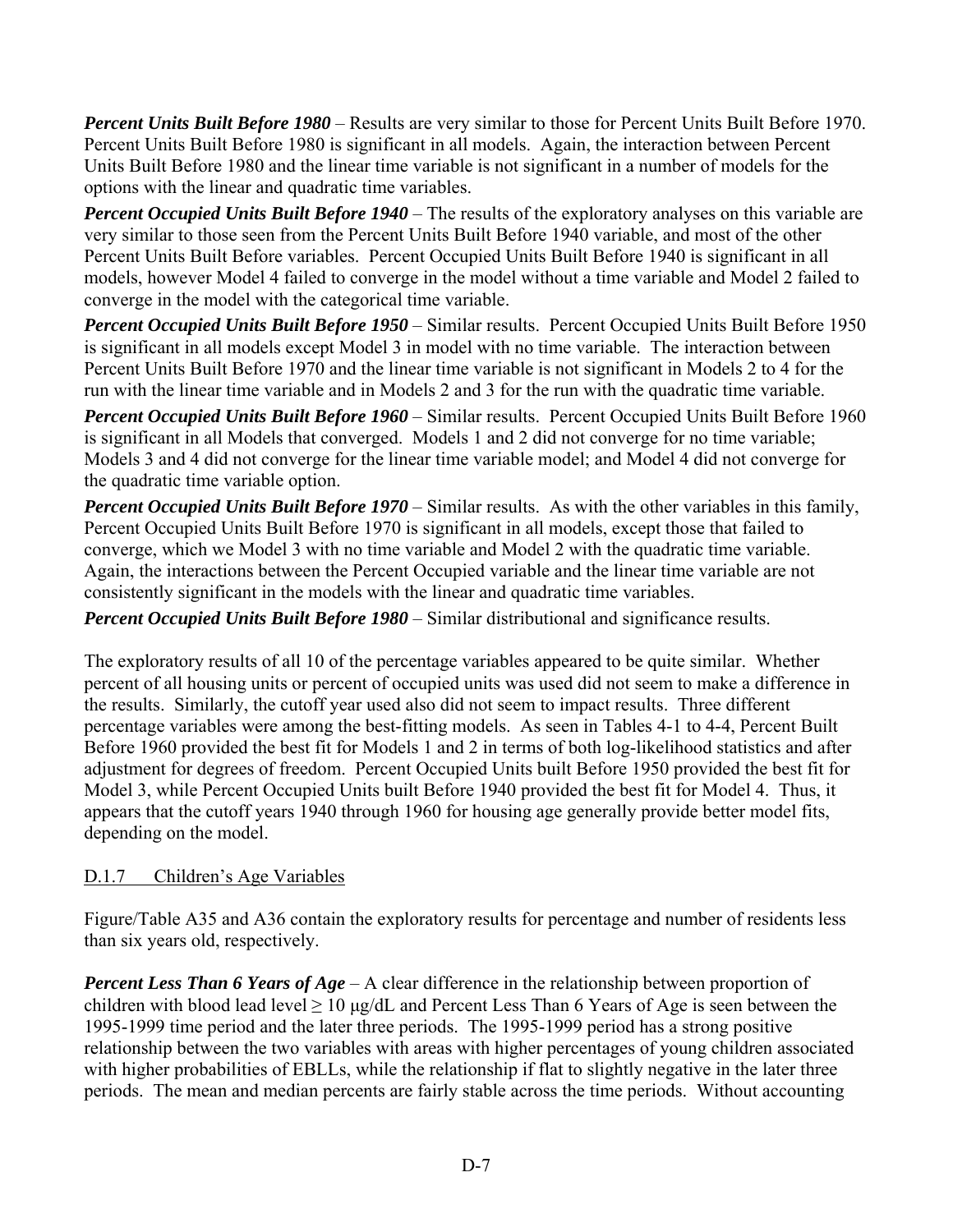for time, Percent Less Than 6 Years of Age is significant only in Models 1 and 2. With the addition of any of the three time variables, Percent Less Than 6 Years of Age is significant only in Model 1 although the interaction with the linear time variable term is not significant in the models with the linear and quadratic time variables.

*Number Less Than 6 Years of Age* – The relationship between proportion of children with blood lead level  $\geq 10$  μg/dL and Number Less Than 6 Years of Age is highly positive for the first two periods, but the slopes appear to decline in the latter two periods, with the 2002-2003 period have the least positive slope. Mean and median Number Less Than 6 Years of Age decrease steadily across the four time periods, perhaps indicating that additional smaller counties are included in the later years. Not accounting for time, Number Less Than 6 Years of Age is significant in all models. With the linear time variable added, Number Less Than 6 Years of Age is significant in Models 1 to 3 and the interaction with the time variable is as well. With the quadratic time variable, only Model 3 and all terms were significant. With the categorical time variable, only Models 1 and 3 converged and all terms are significant in both.

As reported in Tables 4-1 to 4-4, the Percent Less Than 6 Years of Age variable with the quadratic time variable provided the best fit for all four models after adjusting for degrees of freedom differences.

### D.1.8 Education Level Variables

Exploratory analyses were conducted upon the four percentage variables. Results are detailed in Figure/Table A37 to A40.

*Percent Residents with Less Than 9<sup>th</sup> Grade Education* – Consistent relationships between proportion of children with blood lead level  $> 10 \mu g/dL$  and Percent Residents with Less Than 9<sup>th</sup> Grade Education are seen across the four time periods with blood lead levels decreasing as the percentage increases, although it appears that the slope of the relationship is flattening over time. Mean and median Percent Residents with Less Than 9<sup>th</sup> Grade Education increase from the 1995-2000 time period to the later three periods with the mean increasing about one percentage point. Not accounting for time, Percent Residents with Less Than 9<sup>th</sup> Grade Education is significant in Models 1 and 2 and not significant in Models 3 and 4. With the linear time variable included, Percent Residents with Less Than 9<sup>th</sup> Grade Education is significant in Models 1 and 2, although the interaction with the time variable is not significant in those models. With the quadratic time variable included, Percent Residents with Less Than  $9<sup>th</sup>$  Grade Education is again significant in Models 1 and 2, although the interaction with the time squared variable is significant in all four models. All models are significant with the categorical time variable included.

*Percent Residents without a High School Degree* – The relationship between proportion of children with blood lead level  $> 10 \mu g/dL$  and Percent Residents without a High School Degree is somewhat positive in the 1995-1999 period but nearly flat in the later three time periods. Mean and median Percent Residents without a High School Degree increases from the 1995-2000 time period to the later three periods. Not accounting for time, Percent Residents without a High School Degree is significant in Models 2 to 4, with Model 1 failing to converge. With the linear time variable included, Percent Residents without a High School Degree is significant in Models 1 to 3, although the interaction with the time variable is only significant in Model 1. With the quadratic time variable included, Percent Residents without a High School Degree and the interaction with the time squared term is significant in all four models. All models are significant with the categorical time variable included.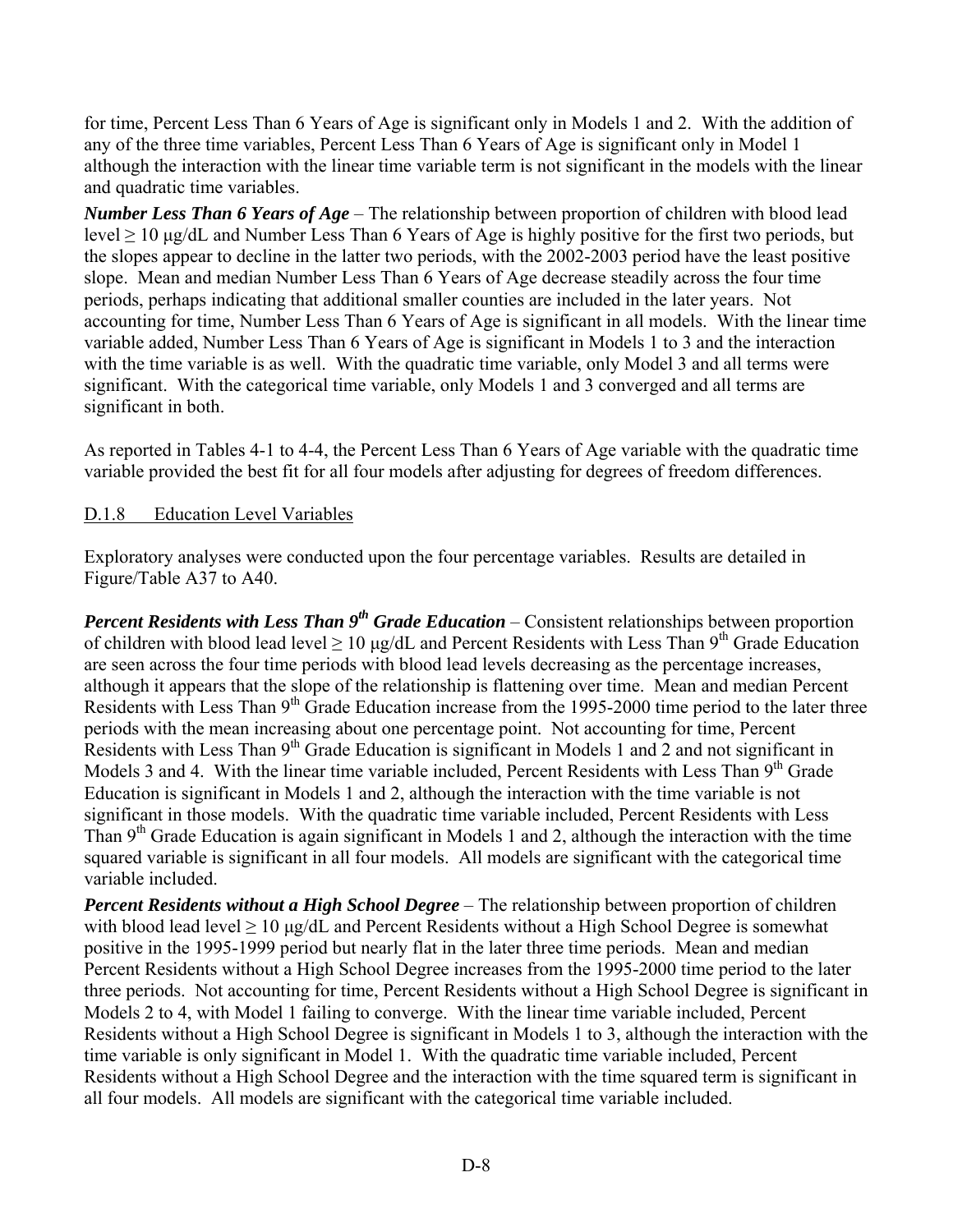*Percent Residents without College Education* – The relationship between proportion of children with blood lead level  $\geq 10$  μg/dL and Percent Residents without College Education is slightly positive across all four time periods with blood lead levels increasing slightly as the percentage increases, although the 2000-2001 relationship is nearly flat. Mean and median Percent Residents without College Education increase from the 1995-2000 time period to the later three periods. Percent Residents without College Education is significant in Models 2 to 4, but failed to converge in Model 1, when not accounting for time. With the linear time variable included, Percent Residents without College Education and the interaction terms are significant in all models. With the quadratic time variable included, Percent Residents College Education and the interaction with the time squared term are significant in all four models. With the categorical time variable included, Percent Residents without College Education and all interactions are significant in Models 2 to 4, while Model 1 did not converge.

*Percent Residents without College Degree* – Similar results were obtained for this variable. The relationship between predicted proportion of children with blood lead level  $\geq 10 \mu g/dL$  and Percent without College Degree is positive across time, with higher lead levels associated with slightly higher percentages. Mean and median Percent Residents without College Degree increase slightly from the 1995-2000 time period to the later three periods. Not accounting for time, Percent Residents without College Degree is significant in Models 1, 2, and 4, but failed to converge in Model 3. With the linear time variable included, Percent Residents without College Degree and the interaction terms are significant in Models 1 to 3, but only the interaction term is significant in Model 4. With the quadratic time variable included, Percent Residents without College Degree and the interaction with the time squared term are significant in Models 1 to 3, but only the interaction terms are significant in Model 4. With the categorical time variable included, Percent Residents without College Degree and all interactions are significant in Models 1 to 3, while Model 4 did not converge.

Similar exploratory results were seen across these four variables focusing on parents' education level. In general, higher lead levels are associated with less education. Also, the percentage of residents included in the analyses without various education levels increases slightly across the four time periods. After adjusting for difference in degrees of freedom, Tables 4-1 to 4-4 report that Percent Residents without College Degree with the quadratic time variable provides the best fit for Model 1, Percent Residents without Any College with the quadratic time variable provides the best fit for Models 2 and 3, and Percent Residents without Any College with the linear time variable provides the best fit for Models 4.

# D.1.9 Population Variables

The detailed results of the exploratory analyses on the three variables in this category are included in Figure/Table A41 to A43.

*Total Housing Units* – The relationship between proportion of children with blood lead level  $\geq 10$ μg/dL and Total Housing Units is positive as predicted probability of EBLL increases as number of housing units increases. Mean and median Total Housing Units in each county decrease steadily across the four time periods. Total Housing Units and all interaction terms are significant in all models that converged.

*Total Population* – The results for Total Population are very similar to Total Housing Units. The relationship between proportion of children with blood lead level  $\geq 10 \mu g/dL$  and Total Population is positive across the four time periods. Mean and median Total Population in each county decrease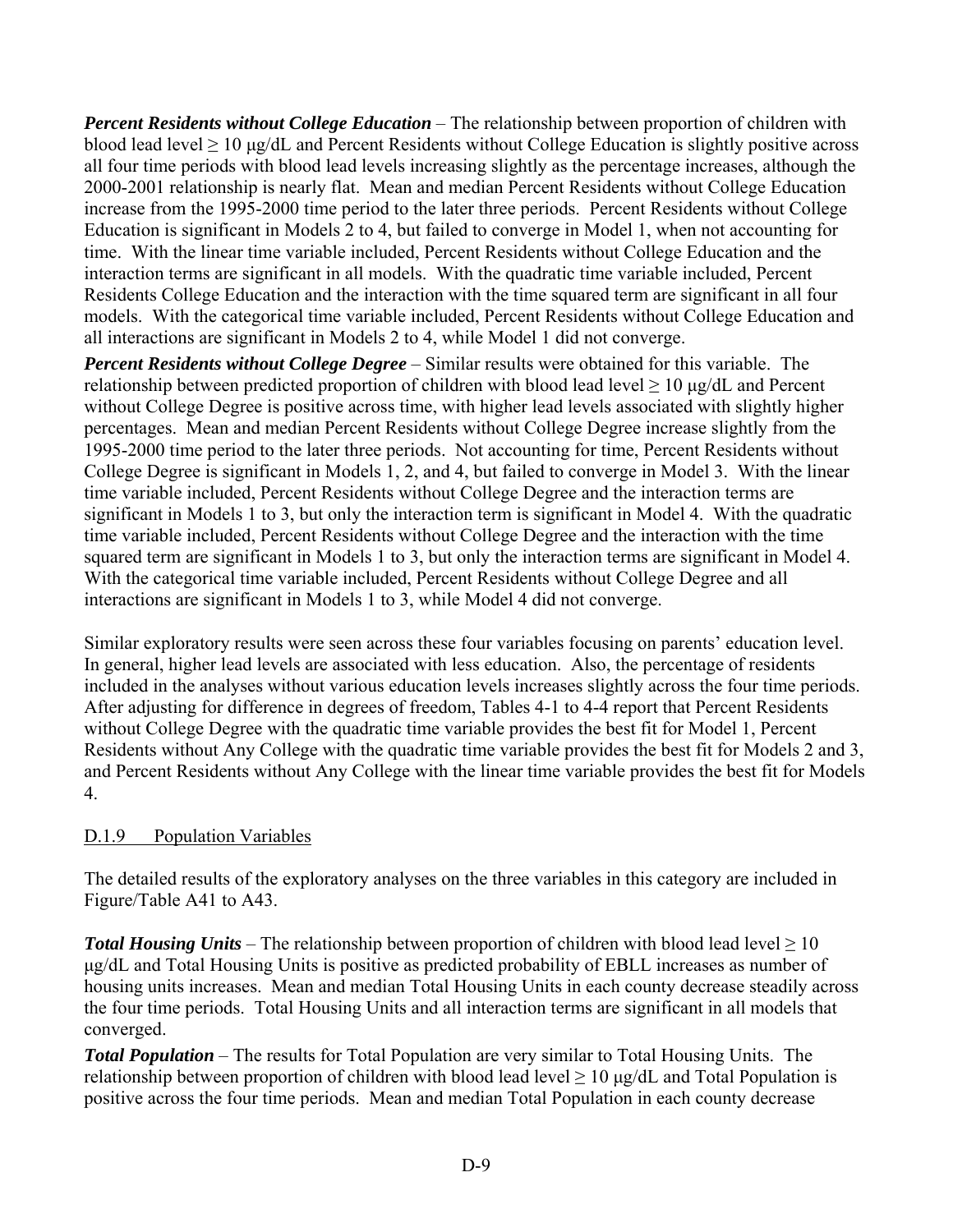steadily across the four time periods. Total Population and all interaction terms are significant in all models that converged.

*Housing Density* – In general, the predicted proportion of children with blood lead level  $\geq 10 \text{ µg/dL}$ declines slightly as housing density increases, although the relationship is flattening over time. Mean and median Housing Density decline from the initial time period to the later three time periods. Without accounting for time, Housing Density is not significant in any models. With the linear time variable, Housing Density is not significant but the interaction term is significant in Models 1, 2, and 4, with Model 3 failing to converge. With the quadratic time variable, Housing Density is not significant but both interaction terms are significant in Models 2 to 4, with Model 1 not converging. Similarly, with the categorical time variable, Housing Density is not significant but most of the interaction terms are significant.

Generally, the Total Population and Total Housing Units variables yielded similar results. After adjusting for differences in degrees of freedom, Tables 4-1 to 4-4 report that Total Housing Units with no time adjustment provided the best fit for Model 1, Total Population with the quadratic time variable provided the best fit for Model 2, Housing Density with the quadratic time variable provided the best fit for Model 3, and Housing Density with the no time adjustment provided the best fit for Model 4.

# **D.2 Analyses of National Blood Lead Data by Environmental Variables**

Environmental data analyzed for the national models included the ASPEN air modeling data, TRI data, and drinking water data. Presented below are exploratory analysis results from investigating these three variable types.

# D.2.1 Air Lead Variables

The model estimates toxic air pollutant concentrations for every census tract in the continental United States, however – these data are only available for 1999. Three variables representing modeled estimates of toxic air pollutant concentrations were obtained from the ASPEN model for each county and investigated – average air lead level, median air lead level, and  $95<sup>th</sup>$  percentile of air lead level. Figures/Tables A44 to A46 contain the detailed exploratory analysis results.

*Average Air Lead* – The Average air lead levels are impacted by a small number of very large values. For example, in the 1995-2000 data, the  $90<sup>th</sup>$  percentile is .004 and the maximum is nearly 50 times higher at.213. Consistently positive relationships between the predicted proportion of children with blood lead level  $\geq 10$  μg/dL and average air lead levels are seen across the four time periods, generally with higher average air levels associated with higher blood lead levels. That relationship, however, appears to be flattening in the more current data. Mean and median Average Air Lead decrease very slightly across the time periods. Average Air Lead was significant in Models 2 through 4, but was not significant in Model 1. With the linear time variable added, Average Air Lead and the interaction term are both significant in Models 2 and 3 while only Average Air Lead is significant in Model 4 and neither term is significant in Model 1. With the quadratic time variable added, Average Air Lead is significant in Models 2 to 4 while the interaction with the time squared variable is not significant. Model 1 did not converge. With the categorical time variable added, Average Air Lead is significant in Modes 1, 2, and 4, with some of the interaction terms being significant and Model 3 not converging.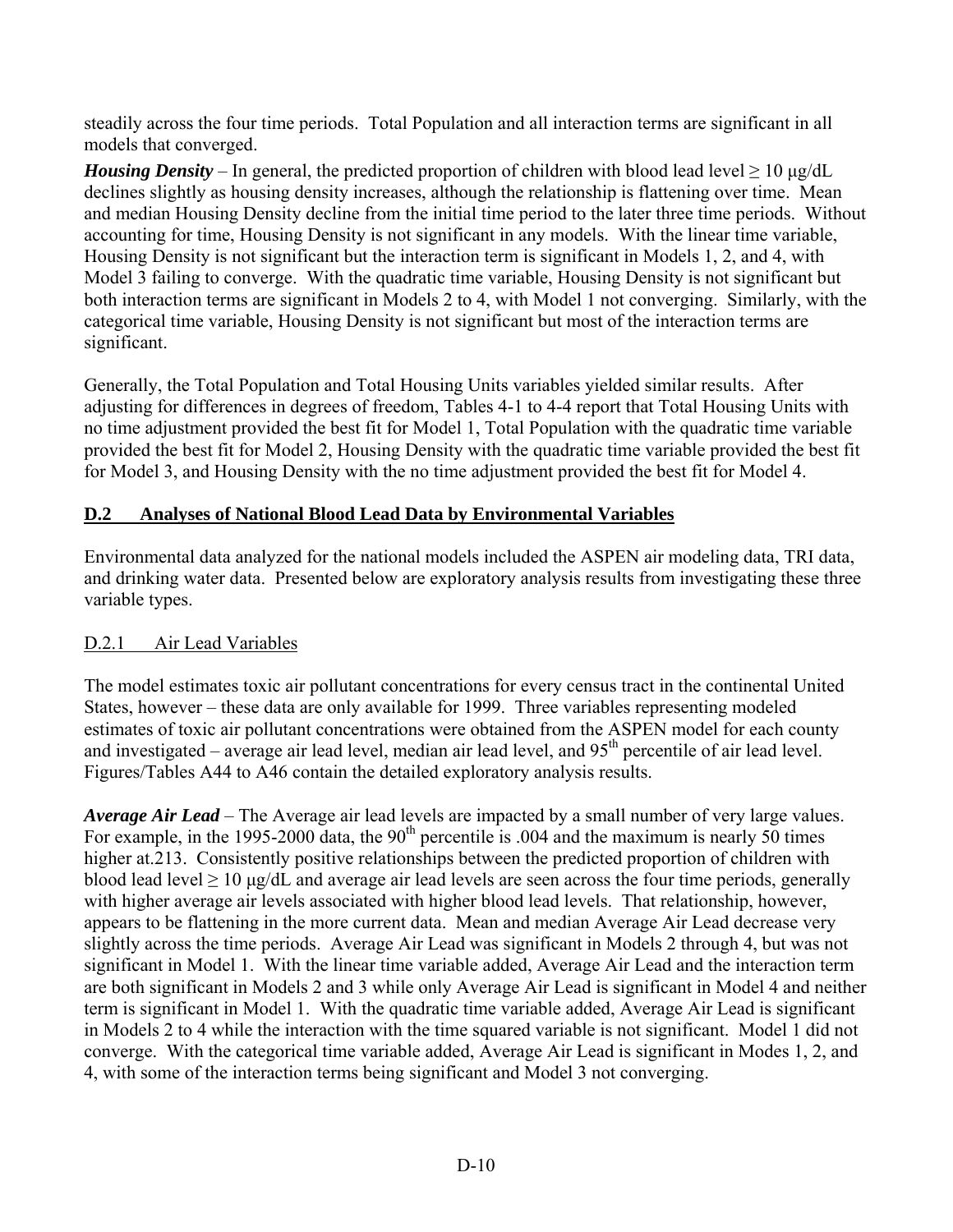*Median Air Lead* – The relationship between proportion of children with blood lead level  $\geq 10 \mu$ g/dL and Median Air Lead is similar to that seen with Average Air Lead, positive but flattening over time. Mean and median Median Air Lead decrease very slightly from the initial time period to the later time periods. Not accounting for time, Median Air Lead was significant in all models. With the linear time variable added, Median Air Lead and the interaction term are both significant in Models 2 and 3 while only Median Air Lead is significant in Model 1 and Model 4 did not converge. With the quadratic time variable added, Median Air Lead is significant in Models 2 to 4 while the interaction with the time squared variable is only significant in Model 2. Model 1 did not converge. With the categorical time variable added, Median Air Lead is significant in Modes 1 to 3, with only a few of the interaction terms being significant and Model 4 not converging.

*Air Lead 95th Percentile* – As with the other air lead variables, probability of EBLL increases as Air Lead 95<sup>th</sup> Percentile increases with a flattening of the relationship over time. Mean and median Air Lead 95<sup>th</sup> Percentile also decrease slightly from the initial time period to the later time periods. Not accounting for time, Air Lead 95<sup>th</sup> Percentile was significant in Models 2 and 3. With the linear time variable added, Air Lead 95<sup>th</sup> Percentile and the interaction term are both significant in Models 2 and 3 while only Air Lead 95<sup>th</sup> Percentile is significant in Model 4 and neither in Model 1. With the quadratic time variable added, Air Lead 95<sup>th</sup> Percentile and both interaction terms are significant in Models 2 and 3 while only the interaction with time squared is significant in Model 1 and neither in Model 4. With the categorical time variable included, Air Lead  $95<sup>th</sup>$  Percentile and most interactions are significant in all models.

Tables 4-1 to 4-4 report that Air Lead 95<sup>th</sup> Percentile with the quadratic time variable included provided the best fit for Models 1 to 3, while Air Lead 95<sup>th</sup> Percentile with the linear time variable included provided the best fit for Model 4.

# D.2.2 Toxics Release Inventory Variables

Three types of TRI variables were utilized – total compounds, lead only, and total lead. Within each types, five pollution variables were explored – total lead in the air, lead in fugitive air, lead from smokestacks, lead in surface water, and lead in water by injection. The results for the 15 TRI variables are discussed below and presented in Figures/Tables A88 to A102.

*TRI Compounds (Total Air)* – Higher proportion of children with blood lead level > 10 μg/dL are associated with higher levels of lead compounds in total air in each of the four time periods with strong positive relationships across time. The distributions of lead compounds in total air decline consistently across the four time periods as the mean declines from 577.1 in the 1996-1999 period to 427.6 in the 2004-2005 period. Not accounting for time, TRI Compounds (Total Air) is significant in Models 1, 2, and 4, with Model 3 not converging. With the linear time variable added TRI Compounds (Total Air) is significant in all four models, although the interaction term is not significant in any models. With the quadratic time variable added, only Models 2 and 3 converged and TRI Compounds (Total Air) and the interaction with the time squared variable were significant. With the categorical time variable added, TRI Compounds (Total Air) and most interaction terms were significant in Models 1, 2, and 4 while Model 3 did not converge.

*TRI Compounds (Fugitive Air)* – The results from the analysis of TRI Compounds in fugitive air are similar to those for TRI Compounds (Total Air) with higher predicted proportion of children with blood lead level  $\geq 10$  μg/dL associated with higher levels of lead compounds in total air in each of the four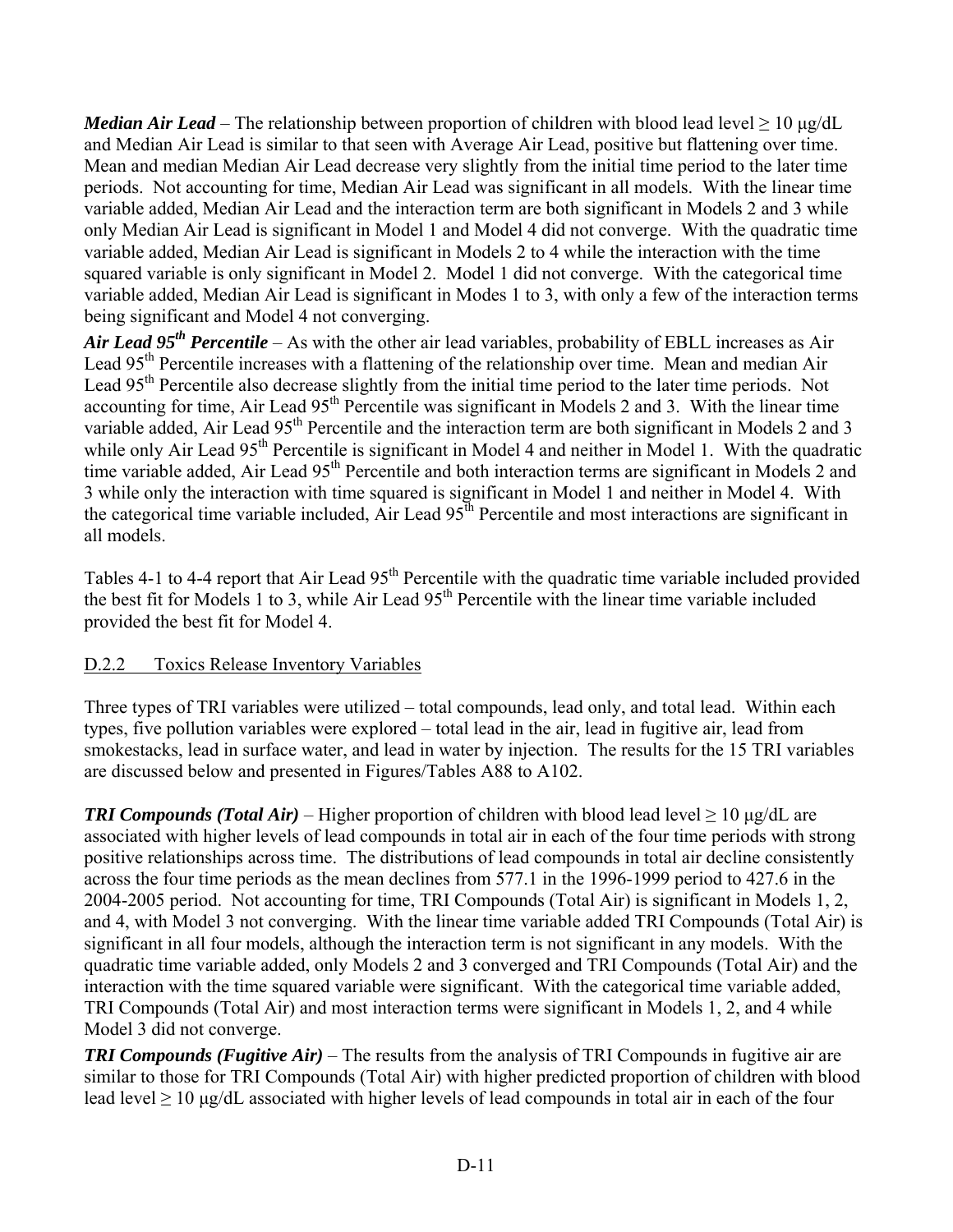time periods, although there is a decline in the slopes over time. The distributions of TRI Compounds (Fugitive Air) decline consistently across the four time periods as the mean declines from 184.7 in the 1996-1999 period to 134.3 in the 2004-2006 period. Not accounting for time, TRI Compounds (Fugitive Air) is significant in Models 2 to 4, while Model 3 did not converge. With the linear time variable added TRI Compounds (Fugitive Air) is significant in Models 2 to 4, although the interaction term is not significant in those models. With the quadratic time variable added, TRI Compounds (Fugitive Air) and the interaction with the time squared variable were both significant in Models 2 and 3, while only the interaction term was significant in Model 1. With the categorical time variable added, TRI Compounds (Fugitive Air) and all interaction terms were significant in Models 1, 2, and 4 while Model 3 did not converge.

*TRI Compounds (Air Lead from Stacks)* – Again, there is a strong positive relationship between proportion of children with blood lead level  $\geq 10 \mu$ g/dL and TRI Compounds (Air Lead from Stacks) levels. Mean levels of TRI Compounds (Air Lead from Stacks) consistently decline with each successive time period. The TRI Compounds (Air Lead from Stacks) variable is significant in all models, regardless of how time was accounted for. With the linear time variable, the interaction terms were not significant. With the quadratic time variable added, the time squared was significant in all four models. Most interaction terms were significant with the categorical time variable added.

*TRI Compounds (Water Surface)* – The relationship between proportion of children with blood lead level ≥ 10 μg/dL and TRI Compounds (Water Surface) is positive across all four time periods, although it flattens in the two most recent periods. Mean and 90<sup>th</sup> percentile levels of TRI Compounds (Water Surface) decline with each successive time period. TRI Compounds (Water Surface) is significant in Models 2 and 3 when not accounting for time. With the linear time variable, TRI Compounds (Water Surface) is significant only in Model 2. Only Models 1 and 4 converge with the quadratic time variable added and TRI Compounds (Water Surface) is not significant in either although the interaction with time squared is significant. With the categorical time variable added, Compounds (Water Surface) is significant in all models.

*TRI Compounds (Water by Injection)* – Slightly lower probability of EBLLs are associated with higher levels of TRI Compounds (Water by Injection) across each time period with the relationship flattening out in the more recent periods. Although over 90 percent of quarterly county records have values of 0 in each time period, mean levels of TRI Compounds (Water by Injection) increase over time, with the 2002-2003 and 2004-2006 periods being nearly equal. TRI Compounds (Water by Injection) is not significant in any of the models, regardless of accounting for time. When the quadratic time variable was added, the interaction terms were significant in Model 1.

*TRI Lead Only (Total Air)* – Higher proportion of children with blood lead level  $\geq 10$  µg/dL are associated with higher levels of TRI Lead Only (Total Air) in each of the four time periods with strong positive relationships across time. Mean and 90<sup>th</sup> percentile levels of TRI Lead Only (Total Air) decline over the first three time periods, with a slight increase in the mean in the 2004-2005 data. Not accounting for time, TRI Lead Only (Total Air) is only significant in Model 2. With the linear time variable added, it is significant in Model 2 although the interaction term is significant in both Models 1 and 2. With the quadratic time variable added, TRI Lead Only (Total Air) is not significant in any models but the interaction terms are significant in all four models. With the categorical time variable added, TRI Lead Only (Total Air) and all interaction terms are significant in all models.

*TRI Lead Only (Fugitive Air)* – The results for this variable are very similar to the previous one with strong positive relationships between proportion of children with blood lead level  $\geq 10 \mu g/dL$  and TRI Lead Only (Fugitive Air) across time. Mean and  $90<sup>th</sup>$  percentile levels of TRI Lead Only (Fugitive Air)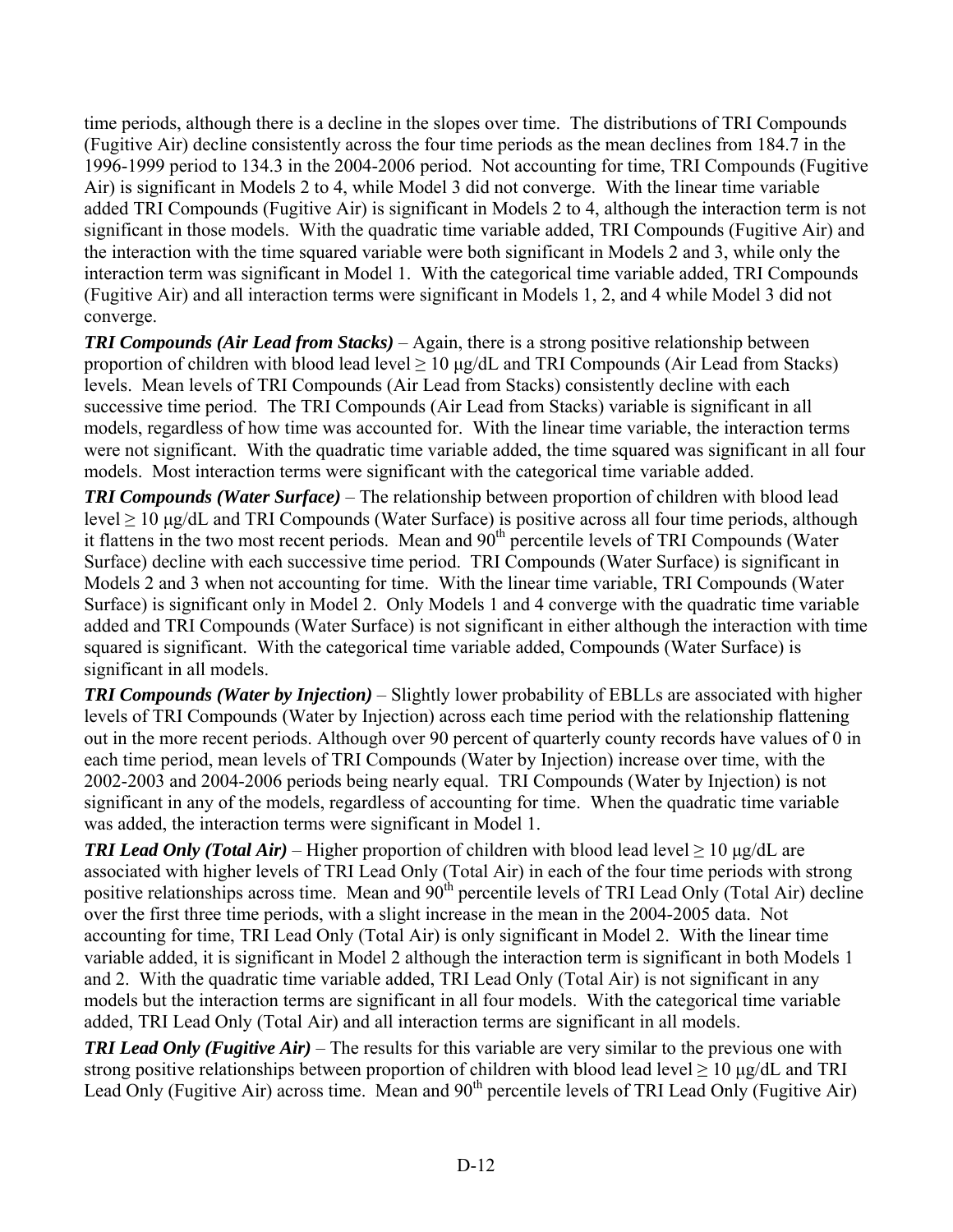are higher in the 1995-1999 period than in the subsequent three periods. Not accounting for time, TRI Lead Only (Fugitive Air) was only significant in Model 2. Similarly, with the linear time variable added, TRI Lead Only (Fugitive Air) and the interaction term were only significant in Model 2. With the quadratic time variable, TRI Lead Only (Fugitive Air) is significant in Model 1, although the interactions with time and time squared were significant in Models 1 to 3. With the categorical time variable added, TRI Lead Only (Fugitive Air) and all interaction terms were significant in all models.

*TRI Lead Only (Air Lead from Stacks)* – Similar to the first two TRI Lead Only variables, a positive relationship is evident between probability of EBLLs and TRI Lead Only (Air Lead from Stacks). Mean and  $75<sup>th</sup>$  and  $90<sup>th</sup>$  percentile levels of TRI Lead Only (Air Lead from Stacks) are higher in the 1995-1999 period than in the subsequent three periods, although there is a slight increase in the mean in the most current period. Not accounting for time, TRI Lead Only (Air Lead from Stacks) is not significant in any models. With the linear time variable, TRI Lead Only (Air Lead from Stacks) is significant in Model 3 while the interaction terms were significant in Models 1 to 3. TRI Lead Only (Air Lead from Stacks) was not significant with the quadratic time variable added, but most interaction terms were. With the categorical time variable, TRI Lead Only (Air Lead from Stacks) was significant in Models 1 to 3 and the interaction terms are significant in all models.

*TRI Lead Only (Water Surface)* – The relationship between proportion of children with blood lead level ≥ 10 μg/dL and TRI Lead Only (Water Surface) is strongly positive during the 1995 to 1999 time period, but is less positive in the later periods. Over 75 percent of county-level values are 0 across all four time periods. Mean and 90<sup>th</sup> percentile levels of TRI Lead Only (Water Surface) decline over time. TRI Lead Only (Water Surface) is not significant for any models when not accounting for time and with the linear time variable added. No models converged with the quadratic time variable. With the categorical time variable, TRI Lead Only (Water Surface) was only significant in Model 2, although some of the interaction terms were significant in Models 1 to 3.

*TRI Lead Only (Water by Injection)* – In the 1995-1999 period, higher proportion of children with blood lead level  $\geq 10$  μg/dL was associated with higher levels of TRI Compounds (Water by Injection). In later periods, the relationship flattens and becomes slightly negative. Over 90 percent of quarterly county records have values of 0 in each time period. Mean levels of TRI Compounds (Water by Injection) are significantly lower in the 1995-1999 period than in the later three periods. TRI Compounds (Water by Injection) is not significant in any of the models, regardless of how time was handled, although some of the interaction terms were significant.

*TRI Total Lead (Total Air)* – Higher predicted proportion of children with blood lead level  $\geq 10 \mu$ g/dL was associated with higher levels of Total Lead in total air. Mean and median levels of TRI Total Lead (Total Air) decline with each successive time period. TRI Total Lead (Total Air) is significant in Models 2 and 3 when time is not accounted for. With the linear time variable added, TRI Total Lead (Total Air) was significant in models 2 and 3 although the interaction terms were significant in all models. With the quadratic time variable added, TRI Total Lead (Total Air) was significant in Models 2 and 3 while both interaction terms were significant in Models 2 to 4 (Model 1 did not converge). All terms were significant when the categorical time variable was added.

*TRI Total Lead (Fugitive Air)* – Strong positive relationships existed between proportion of children with blood lead level  $\geq 10$  μg/dL and TRI Total Lead (Fugitive Air) in each time period. Mean, 75<sup>th</sup> percentile, and 90<sup>th</sup> percentile values of TRI Total Lead (Fugitive Air) decline with each successive time period. TRI Total Lead (Fugitive Air) is only significant in Model 1 when not accounting for time. With the linear time variable, TRI Total Lead (Fugitive Air) was significant in Models 2 and 3 while the interaction terms were significant in Models 1 and 2. With the quadratic time variable added, TRI Total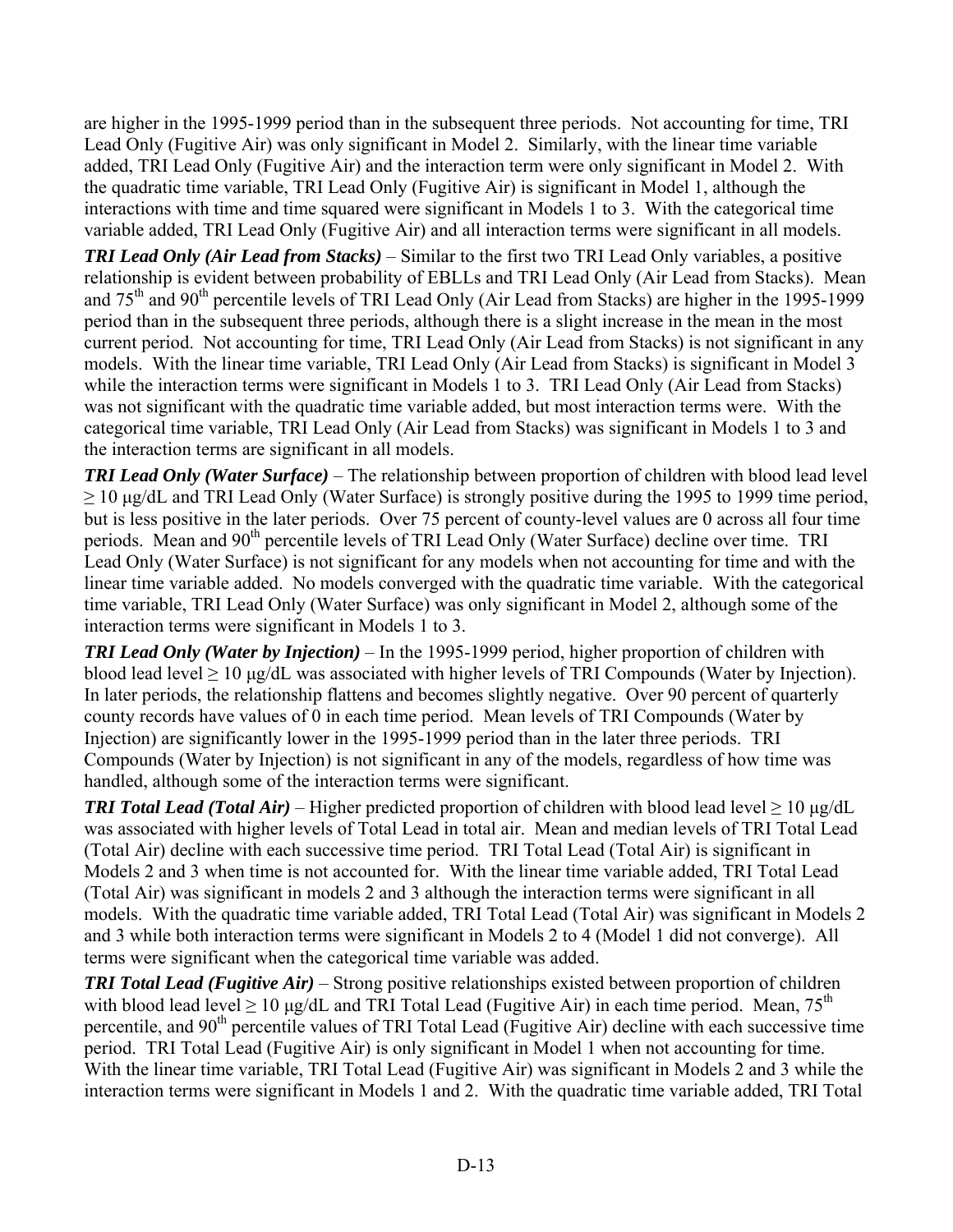Lead (Fugitive Air) was significant in Model 2 while both interaction terms were significant in Models 1 to 3. All terms in each model (except Model 3 that did not converge) were significant when the categorical time variable was added.

*TRI Total Lead (Air Lead from Stacks)* – Positive relationships existed between proportion of children with blood lead level  $\geq 10$  μg/dL and TRI Total Lead (Air Lead from Stacks) over time, but the slope decreases with each successive time period. The distribution of TRI Total Lead (Air Lead from Stacks) is much higher in the 1995-1999 period than in the later periods and continues to decline slightly over time after that. TRI Total Lead (Air Lead from Stacks) is significant in Models 2 and 3 when not accounting for time. With the linear time variable, TRI Total Lead (Air Lead from Stacks) was significant in Models 2 and 3 while the interaction terms were significant in Models 1 to 3. With the quadratic time variable added, TRI Total Lead (Air Lead from Stacks) was only significant in Model 3 while both interaction terms were significant in Models 1 to 3 and the time squared term alone significant in Model 4. All terms in each model were significant when the categorical time variable was added.

*TRI Total Lead (Water Surface)* – The relationship between proportion of children with blood lead level  $\geq 10$  μg/dL and TRI Total Lead (Water Surface) is positive across the four time periods. The distribution of TRI Total Lead (Water Surface) is declining across time, as mean levels fall from 122 in the 1995-1999 period to 82 in the 2004-2005 period. TRI Compounds (Water Surface) is not significant in any of the four models when not accounting for time and with the linear time variable included. With the quadratic time variable included, the only significant term is the interaction with time squared in Models 3 and 4. When the categorical time variable was added, TRI Compounds (Water Surface) and the interaction terms were significant in Models 1 to 3, but not in Model 4.

*TRI Total Lead (Water by Injection)* – The relationship between proportion of children with blood lead level  $\geq 10$  μg/dL and TRI Total Lead (Water by Injection) is slightly negative across the four time periods. Over 90 percent of quarterly county records have values of 0 in each time period. Mean levels of TRI Compounds (Water by Injection) are significantly lower in the 1995-1999 period than in the later three periods. TRI Compounds (Water by Injection) is not significant in any of the four models when not accounting for time. With the linear time variable included, both interaction terms were significant in Models 1 and 2 while only the interaction with time squared was significant in Models 3 and 4. With the quadratic time variable included, the interaction with time squared in Models 3 and 4. When the categorical time variable was added, TRI Compounds (Water by Injection) and most interaction terms were not significant in any models.

The TRI variables were mixed in their ability to predict proportion of children with blood lead level  $\geq 10$ μg/dL. The three Water by Injection variables did not yield many significant terms, while the Water Surface models mainly only yielded significant terms with the categorical time variable. Although the log-likelihood ratios from each model are similar across the 15 variables as seen in Tables 4-1 to 4-4, four different variables provided the best fit across the four models. TRI Total Lead (Fugitive Air) with the quadratic time variable provided the best fit for Model 1. The best fit for Model 2 was provided by TRI Lead Only (Total Air) with the quadratic time variable. TRI Lead Only (Water by Injection) with time not accounted for provided the best fit for Model 3. TRI Total Lead (Fugitive Air) with time not accounted for provided the best fit for Model 4.

# D.2.3 Lead in Drinking Water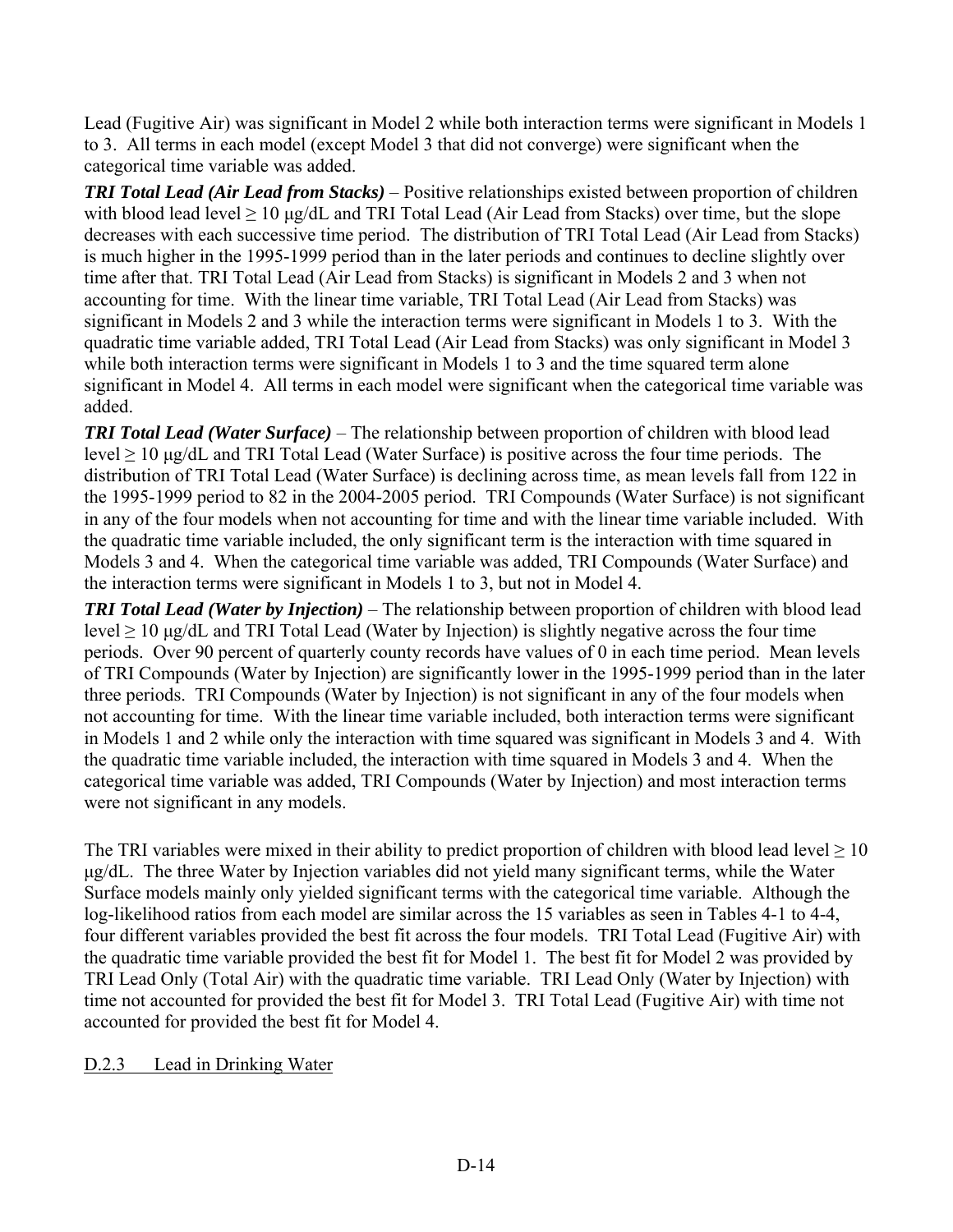Figure/Table A87 contain the exploratory results from analyzing the Mean Water Lead Concentration variable from the Drinking Water Information System.

*Mean Water Lead Concentration* –The relationship between proportion of children with blood lead level ≥ 10 μg/dL and Mean Water Lead Concentration is inconsistent across the four time periods. Over the 1995-1999 time period, there is a highly negative relationship between probability of an EBLL and water lead levels, with higher water lead levels associated with lower blood lead levels. There is also a negative relationship in the 2000-2001 period, although not as steep, while there is a positive relationship between the variables in the two more recent periods. , although the 2002-2003 period has a more positive slope. Over 90 percent of mean values are reported as -2.3. The distribution of Mean Water Lead Concentration is nearly identical across the four time periods, except for the very upper ends, with the maxima ranging from 1.1 to 10.3. Not accounting for time. Mean Water Lead Concentration is significant in Models 2 to 4 with Model 1 not converging. With the linear time variable, only the interaction term is significant in Models 1 and 2. With the quadratic time variable added, all terms are again significant in Model 1 with Mean Water Lead Concentration not significant in the other models. With the categorical time variable added, all the Model 1 terms are again significant, while most terms are not in the other models.

# **D.3 Analyses of National Blood Lead Data by Programmatic Variables**

The programmatic data explored for the national model include (1) HUD grant funding related to lead hazard control and lead poisoning and (2) EPA Region.

# D.3.1 Programmatic Funding

The funding data analyzed at the national level include grant funding histories for both HUD and CDC. Multiple variables were generated from each of these histories and analyzed  $- (1)$  current and cumulative per-capita dollars allocated to each county to combat childhood lead poisoning, (2) current funding levels on a 6-, 12-, 18-, 24-, 30-, and 36-month lag, (3) cumulative funding levels on a 6-, 12-, 18-, 24-, 30-, and 36-month lag, and (4) total current and cumulative combined funding levels on a 6-, 12-, 18-, 24-, 30-, and 36-month lag. The detailed exploratory analysis results for the 14 HUD funding variables are presented in Figures/Tables A47 and A60. The detailed exploratory analysis results for the 14 CDC funding variables are presented in Figures/Tables A61 and A74. The detailed exploratory analysis results for the 12 combined funding variables are presented in Figures/Tables A75 and A86. Note that these analyses may be impacted by the relatively low percentage of counties that have received HUD and CDC funding.

*Current HUD Funding* – The relationship between proportion of children with blood lead level  $\geq 10$  $\mu$ g/dL and Current HUD Funding is consistently positive across the four time periods. Mean and 90<sup>th</sup> percentile Current HUD Funding changes across the time periods, declining in the 2000-2001 period but increasing in the 2004-2005 period. Not accounting for time, Current HUD Funding is found to be a significant predictor of probability of an EBLL in Models 2 to 4, with Model 1 not converging. With the linear time variable added, Current HUD Funding is significant in Models 2 to 4 while the interaction term is only significant in Model 1. With the quadratic time variable added, Current HUD Funding and both interaction terms are significant in Models 1 and 2, only the interaction terms are significant in Model 4, and Model 3 failed to converge. Current HUD Funding and all interaction terms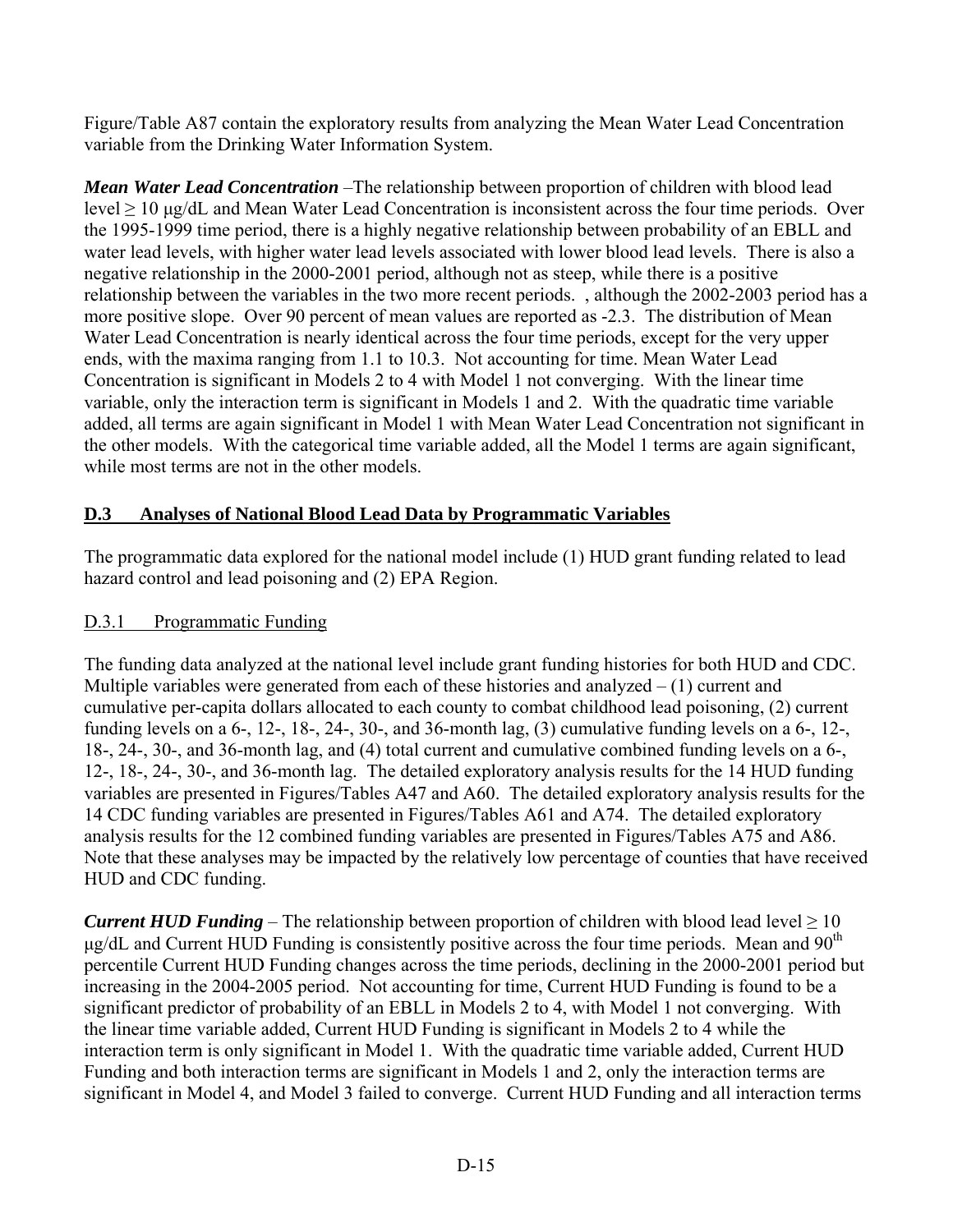are significant in Models 1 and 2 with the categorical time variable included (Models 3 and 4 did not converge).

*Cumulative HUD Funding* – There is a strong positive relationship between proportion of children with blood lead level  $\geq 10$  µg/dL and Cumulative HUD Funding levels. Mean and 90<sup>th</sup> percentile Cumulative HUD Funding levels increase over the four time periods, which makes sense because of the nature of this variable. Not accounting for time, Cumulative HUD Funding is significant in Model 1, but not Model 2 while Models 3 and 4 did not converge. With the linear time variable added, Cumulative HUD Funding and the interaction term are significant in Models 2 to 4 while Model 1 did not converge. With the quadratic time variable added, Cumulative HUD Funding and both interaction terms are significant in Model 1, Cumulative HUD Funding and the interaction with time is significant in Model 2, and only the interaction with time squared is significant in Model 4. With the categorical time variable included, Cumulative HUD Funding and all interaction terms are significant in Model 1, while only the interaction terms are significant in Models 2 to 4.

*Current HUD Funding 6-month Time Lag* – The relationship between proportion of children with blood lead level  $\geq 10$  μg/dL and Current HUD Funding 6-month Time Lag is strongly positive across the four time periods. As with the non-lagged Current HUD Funding variable, Mean Current HUD Funding 6-month Time Lag changes across the time periods, declining in the 2000-2001 period but increasing in the 2004-2005 period. Not accounting for time, Current HUD Funding 6-month Time Lag is found to be a significant predictor of probability of an EBLL in Model 1, but not Models 2 and 4, with Model 3 not converging. With the linear time variable added, Current HUD Funding 6-month Time Lag and the interaction are significant in Model 1, but not the others. With the quadratic time variable added, Current HUD Funding 6-month Time Lag and both interaction terms are significant in Models 1 to 3, but only the interaction terms are significant in Model 4. With the categorical time variable included, Current HUD Funding 6-month Time Lag is significant in all models, while significance of the interaction terms is not entirely consistent.

*Current HUD Funding 12-month Time Lag* – The relationship between proportion of children with blood lead level  $\geq 10$  μg/dL and Current HUD Funding 12-month Time Lag appears quite similar to the first two Current HUD Funding variables - strongly positive across the four time periods. The distribution of Current HUD Funding 12-month Time Lag is also similar. Not accounting for time, Current HUD Funding 12-month Time Lag is found to be a significant predictor of probability of an EBLL in Models 1 to 3, but not Model 4 that failed to converge. With the linear time variable added, Current HUD Funding 12-month Time Lag and the interaction are significant in Models 1 and 3, but only the funding variable is significant in Model 2. With the quadratic time variable added, Current HUD Funding 12-month Time Lag and both interaction terms are significant in all models. With the categorical time variable included, Current HUD Funding 12-month Time Lag is only significant Model 4, while at least two interaction terms are significant each of the four models.

*Current HUD Funding 18-month Time Lag* – The relationship between proportion of children with blood lead level  $\geq 10$  μg/dL and Current HUD Funding 18-month Time Lag, the distribution of Current HUD Funding 18-month Time Lag, and the modeling results are similar to the other Current HUD Funding variables.

*Current HUD Funding 24-month Time Lag* – The relationship between proportion of children with blood lead level  $\geq 10$  μg/dL and Current HUD Funding 24-month Time Lag, the distribution of Current HUD Funding 24-month Time Lag, and the modeling results are similar to the other Current HUD Funding variables.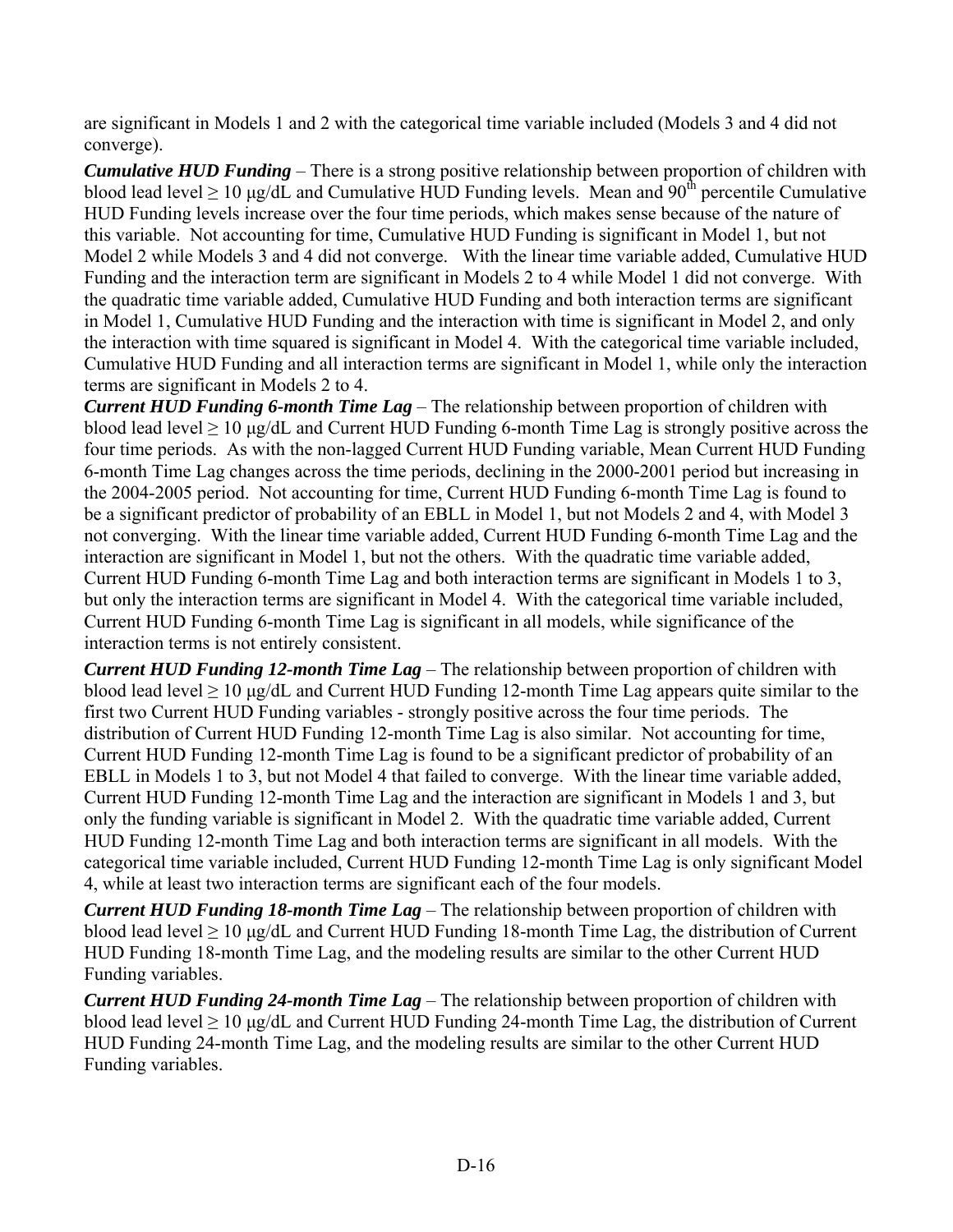*Current HUD Funding 30-month Time Lag* – The relationship between proportion of children with blood lead level  $\geq 10$  μg/dL and Current HUD Funding 30-month Time Lag, the distributional changes over time of Current HUD Funding 30-month Time Lag, and the modeling results (variable and interactions significant for all models with quadratic time variable) are similar to the other Current HUD Funding variables.

*Current HUD Funding 36-month Time Lag* – The relationship between proportion of children with blood lead level  $\geq 10$  μg/dL and Current HUD Funding 36-month Time Lag is positive across time as with the other Current HUD Funding variables. With the 36-month time lag, the distribution does not increase over time as with the other variables. In the models not accounting for time and with the linear time variable added, Current HUD Funding 36-month Time Lag and the interaction term are significant in all models. With the quadratic time variable added, Current HUD Funding 36-month Time Lag is significant in Models 2 to 4, but only the quadratic term is significant in Models 2 and 3. With the categorical time variable added, Current HUD Funding 36-month Time Lag is only significant in Model 1.

*Cumulative HUD Funding 6-month Time Lag* – As with the non-lagged Cumulative HUD Funding variable, there is a strong positive relationship between proportion of children with blood lead level  $\geq 10$ μg/dL and Cumulative HUD Funding 6-month Time Lag. Mean and 90<sup>th</sup> percentile Cumulative HUD Funding 6-month Time Lag levels increase over the four time periods. Not accounting for time, Cumulative HUD Funding 6-month Time Lag is significant in Models 1 to 3, but not in Model 4. With the linear time variable added, Cumulative HUD Funding 6-month Time Lag and the interaction term are significant in Models 1 to 4 while Models 2 and 3 did not converge. With the quadratic time variable added, Cumulative HUD Funding 6-month Time Lag is significant in all models, but the interaction terms are not consistently significant across models. With the categorical time variable included, Cumulative HUD Funding 6-month Time Lag and all interaction terms are significant in Models 1 and 2, while only the interaction terms are significant in Model 4 and Model 3 failed to converge.

*Cumulative HUD Funding 12-month Time Lag* – The relationship between proportion of children with blood lead level  $\geq 10$  μg/dL and Cumulative HUD Funding 12-month Time Lag, the distribution of Cumulative HUD Funding 12-month Time Lag, and the modeling results (with most terms being significant) are similar to the other Cumulative HUD Funding variables.

*Cumulative HUD Funding 18-month Time Lag* – The relationship between proportion of children with blood lead level  $\geq 10$  μg/dL and Cumulative HUD Funding 18-month Time Lag, the distribution of Cumulative HUD Funding 18-month Time Lag, and the modeling results (with most terms being significant) are similar to the other Cumulative HUD Funding variables.

*Cumulative HUD Funding 24-month Time Lag* – The relationship between proportion of children with blood lead level  $\geq 10$  μg/dL and Cumulative HUD Funding 24-month Time Lag (strongly positive), the distribution of Cumulative HUD Funding 24-month Time Lag (outside of the maxima decreasing), and the modeling results (with most terms being significant) are similar to the other Cumulative HUD Funding variables.

*Cumulative HUD Funding 30-month Time Lag* – The relationship between proportion of children with blood lead level  $\geq 10$  μg/dL and Cumulative HUD Funding 30-month Time Lag (strongly positive), the distribution of Cumulative HUD Funding 30-month Time Lag (outside of the maxima decreasing), and the modeling results (with most terms being significant) are similar to the other Cumulative HUD Funding variables.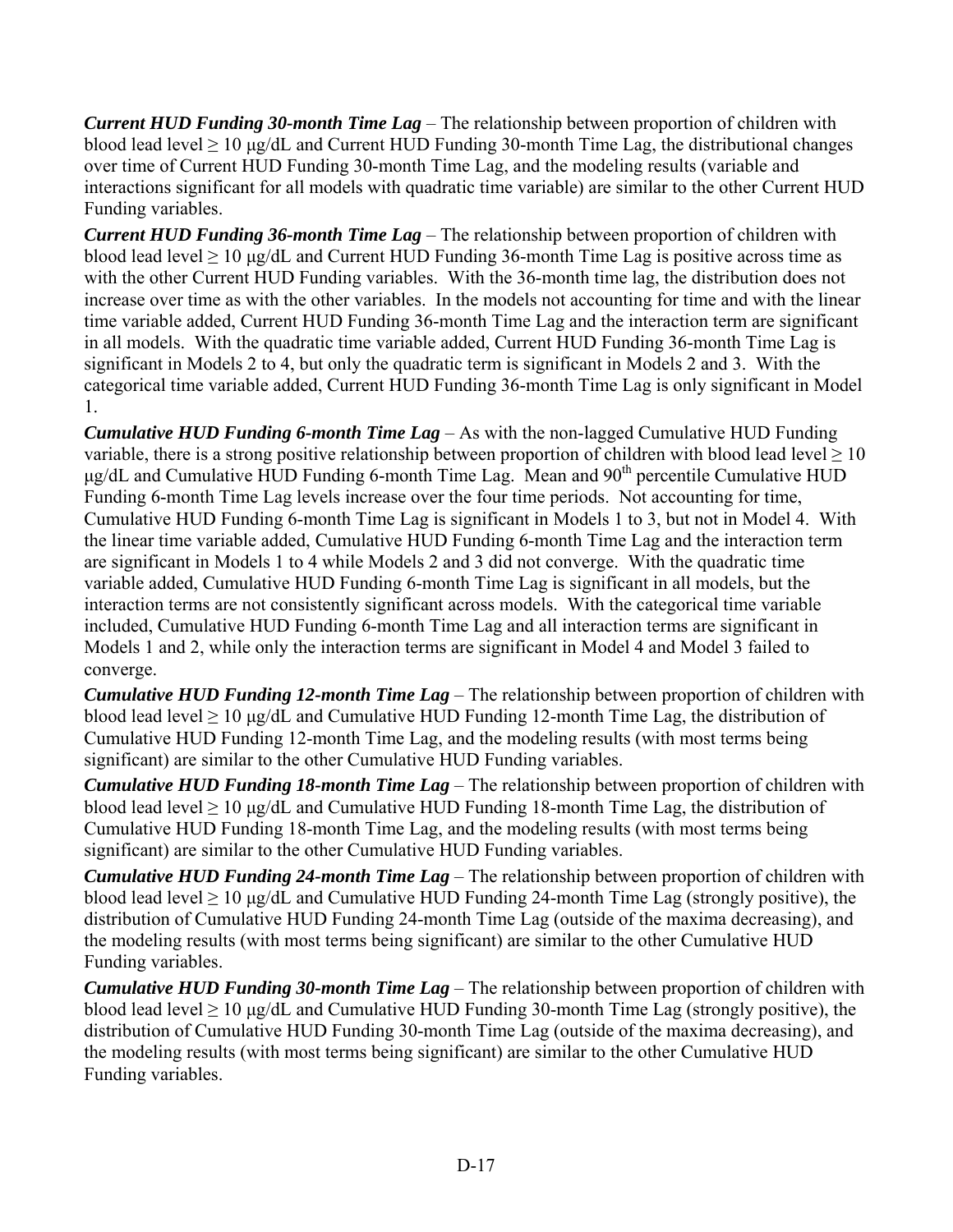*Cumulative HUD Funding 36-month Time Lag* – The relationship between proportion of children with blood lead level  $\geq 10$  μg/dL and Cumulative HUD Funding 36-month Time Lag (strongly positive) and the distribution of Cumulative HUD Funding 36-month Time Lag (outside of the maxima decreasing) are similar to the other Cumulative HUD Funding variables. With no time variable added to the model, Cumulative HUD Funding 36-month Time Lag is only significant in Model 1. With the linear and quadratic time variables added, Cumulative HUD Funding 36-month Time Lag and all interaction terms are significant in all models. With the categorical time variable included, Cumulative HUD Funding 36 month Time Lag is not significant in any models (Model 1 does not converge) but most of the interaction terms are significant.

*Current CDC Funding* – The relationship between proportion of children with blood lead level  $\geq 10$ μg/dL and Current CDC Funding is not consistent across the four time periods, as there is a slightly negative relationship in the 1995-1999 period followed by slightly positive relationships in the other three periods. Mean and 90<sup>th</sup> percentile Current CDC Funding changes across the time periods, declining overall but increasing in the more recent periods. Not accounting for time, Current CDC Funding is found to be a significant predictor of probability of an EBLL in all models. With the linear time variable added, Current CDC Funding and the interaction term are significant in Models 1, 2, and 4 while Model 3 does not converge. With the quadratic time variable added, Current CDC Funding and both interaction terms are significant in Models 1 and 3, only the interaction terms are significant in Model 2, and in Model 4 Current CDC Funding and the interaction with time squared were significant. With the categorical time variable included, Current CDC Funding and all interaction terms are significant in all models.

*Cumulative CDC Funding* – As with the Current CDC Funding results, the relationship between proportion of children with blood lead level  $\geq 10 \mu g/dL$  and Cumulative CDC Funding levels is slightly negative relationship in the 1995-1999 period followed by slightly positive relationships in the other three periods. Mean and 90<sup>th</sup> percentile Cumulative CDC Funding levels increase over the four time periods, which makes sense because of the nature of this variable. Not accounting for time, Cumulative CDC Funding is significant in all models. Likewise, with the linear time variable added, Cumulative CDC Funding and the interaction term are significant in all models. With the quadratic time variable added, Cumulative CDC Funding and both interaction terms are significant in Model 1, Cumulative CDC Funding is significant in all models and nearly all interactions with time are significant. With the categorical time variable included, Cumulative CDC Funding and all interaction terms are significant in all models.

*Current CDC Funding 6-month Time Lag* – The relationship between proportion of children with blood lead level  $\geq 10$  μg/dL and Cumulative CDC Funding 6-month Time Lag (mixed) and the distribution of Cumulative CDC Funding 6-month Time Lag (decreasing over time) are similar to the other non-lagged Current HUD Funding variable. Not accounting for time, Current CDC Funding 6 month Time Lag is found to be a significant predictor of probability of an EBLL in Models 2 to 4, with Model 1 not converging. With the linear time variable added, Current CDC Funding 6-month Time Lag and the interaction are significant in all models. With the quadratic time variable added, Current CDC Funding 6-month Time Lag and both interaction terms are significant in Models 3 and 4, but only the interaction terms are significant in Models 1 and 2. With the categorical time variable included, Current CDC Funding 6-month Time Lag and all interaction terms are significant in all Models 1, 3, and 4, while Model 2 failed to converge.

*Current CDC Funding 12-month Time Lag* – The relationship between proportion of children with blood lead level  $\geq 10$  μg/dL and Current CDC Funding 12-month Time Lag (mixed), the distribution of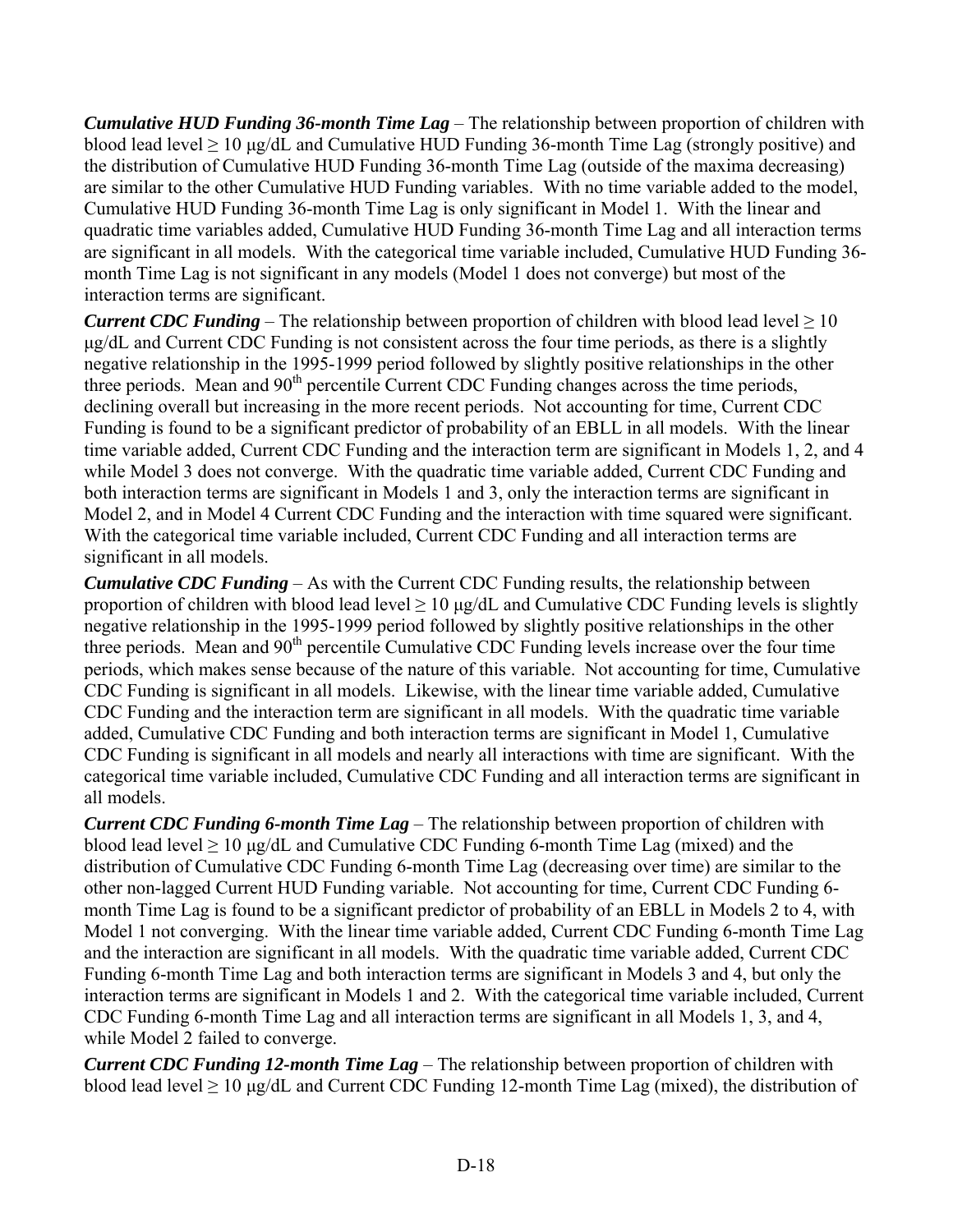Current CDC Funding 12-month Time Lag (decreasing over time), and the modeling results (with nearly all terms being significant) are similar to the Current CDC Funding 6-month Time Lag variable.

*Current CDC Funding 18-month Time Lag* – The relationship between proportion of children with blood lead level  $\geq 10$  μg/dL and Current CDC Funding 18-month Time Lag (1995-1999 negative, other periods positive), the distribution of Current CDC Funding 18-month Time Lag (decreasing over time), and the modeling results are similar to the other Current CDC Funding variables. In the models with the linear time variable added, however, Current CDC Funding 18-month Time Lag is not significant although the interaction term is.

*Current CDC Funding 24-month Time Lag* – The relationship between proportion of children with blood lead level  $\geq 10$  μg/dL and Current CDC Funding 24-month Time Lag (1995-1999 negative, other periods positive), the distribution of Current CDC Funding 24-month Time Lag (decreasing over time), and the modeling results (with most terms being significant) are similar to the other Current CDC Funding variables.

*Current CDC Funding 30-month Time Lag* – The relationship between proportion of children with blood lead level ≥ 10 μg/dL and Current CDC Funding 30-month Time Lag (1995-1999 negative, other periods positive), the distribution of Current CDC Funding 30-month Time Lag (decreasing over time), and the modeling results (with most terms being significant) are similar to the other Current CDC Funding variables. In the models with the quadratic time variable added, however, Current CDC Funding 30-month Time Lag is not significant although most interaction terms are.

*Current CDC Funding 36-month Time Lag* – The relationship between proportion of children with blood lead level  $\geq 10$  μg/dL and Current CDC Funding 36-month Time Lag (1995-1999 negative, other periods positive) and the distribution of Current CDC Funding 36-month Time Lag (decreasing over time) are similar to the other Current CDC Funding variables. Not accounting for time, Current CDC Funding 36-month Time Lag is significant in Models 1 to 3, but not in Model 4. With the linear time variable added, Current CDC Funding 36-month Time Lag is significant in Model 1 but the interaction with time is significant in Models 1 to 3. With the quadratic time variable added, Current CDC Funding 36-month Time Lag is significant only in Model 1, while the interaction with time squared is significant in Models 1, 2, and 4.

*Cumulative CDC Funding 6-month Time Lag* – As with all the Current CDC Funding variables, the relationship between proportion of children with blood lead level  $\geq 10 \mu g/dL$  and Cumulative CDC Funding 6-month Time Lag levels is slightly negative relationship in the 1995-1999 period followed by slightly positive relationships in the other three periods. Mean and  $90<sup>th</sup>$  percentile Cumulative CDC Funding 6-month Time Lag levels increase over the four time periods, which makes sense because of the nature of this variable. Not accounting for time, Cumulative CDC Funding 6-month Time Lag is significant in all models. With the linear and quadratic time variables included, Cumulative CDC Funding 6-month Time Lag and nearly all interaction terms are significant. Similarly, with the categorical time variable included, Cumulative CDC Funding 6-month Time Lag and all interaction terms are significant.

*Cumulative CDC Funding 12-month Time Lag* – The relationship between proportion of children with blood lead level  $\geq 10$  μg/dL and Cumulative CDC Funding 12-month Time Lag (mixed), the distribution of Cumulative CDC Funding 12-month Time Lag (increasing over time), and the modeling results (with nearly all terms being significant when models converge) are similar to the Cumulative CDC Funding 6 month Time Lag variable and other CDC Funding variables.

*Cumulative CDC Funding 18-month Time Lag* – The relationship between proportion of children with blood lead level  $\geq 10$  µg/dL and Cumulative CDC Funding 18-month Time Lag (mixed), the distribution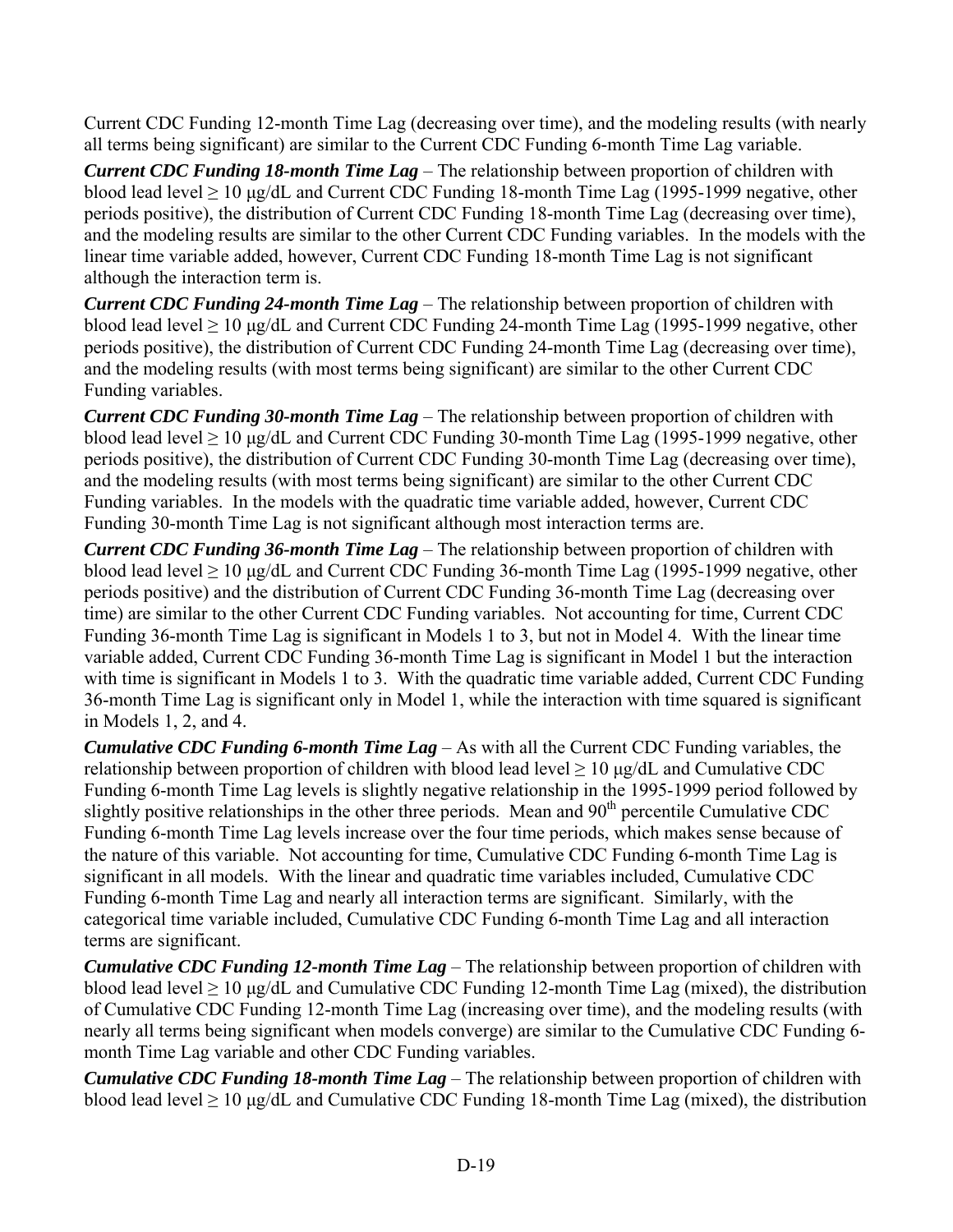of Cumulative CDC Funding 18-month Time Lag (increasing over time), and the modeling results (with nearly all terms being significant when models converge) are similar to the other Cumulative CDC Funding variables.

*Cumulative CDC Funding 24-month Time Lag* – The relationship between proportion of children with blood lead level  $\geq 10$  μg/dL and Cumulative CDC Funding 24-month Time Lag (mixed), the distribution of Cumulative CDC Funding 24-month Time Lag (increasing over time), and the modeling results (with nearly all terms being significant when models converge) are similar to the other Cumulative CDC Funding variables. For Model 4, Cumulative CDC Funding 24-month Time Lag was not significant with the linear and quadratic time variables included.

*Cumulative CDC Funding 30-month Time Lag* – The relationship between proportion of children with blood lead level  $\geq 10$  μg/dL and Cumulative CDC Funding 30-month Time Lag (mixed), the distribution of Cumulative CDC Funding 30-month Time Lag (increasing over time), and the modeling results (with nearly all terms being significant when models converge) are similar to the other Cumulative CDC Funding variables. For Model 4, Cumulative CDC Funding 30-month Time Lag was not significant with the linear and quadratic time variables included. The interaction with time squared in the quadratic time variable models was only significant in Model 1.

*Cumulative CDC Funding 36-month Time Lag* – The relationship between proportion of children with blood lead level  $\geq 10$  μg/dL and Cumulative CDC Funding 36-month Time Lag (mixed), the distribution of Cumulative CDC Funding 36-month Time Lag (increasing over time), and the modeling results (with nearly all terms being significant when models converge) are similar to the other Cumulative CDC Funding variables. The modeling results are similar to the results for the Cumulative CDC Funding 30 month Time Lag models with Model 4 and the time squared variable not being significant.

*Current Total Funding 6-month Time Lag* – The relationship between proportion of children with blood lead level  $\geq 10$  μg/dL and Current Total Funding 6-month Time Lag is strongly positive across the four time periods. Mean and 90<sup>th</sup> percentile Current Total Funding 6-month Time Lag changes across the time periods, declining in the 2000-2001 and 2002-2003 periods but increasing in the 2004-2005 period. Not accounting for time, Current Total Funding 6-month Time Lag is found to be a significant predictor of probability of an EBLL in Models 2 and 4, but not Models 1 and 3. With the linear time variable added, Current Total Funding 6-month Time Lag is significant in Models 1 and 2, but the interaction term is only significant in Model 1. With the quadratic time variable added, Current Total Funding 6-month Time Lag and both interaction terms are significant in Models 1 to 3, but only the interaction terms are significant in Model 4. With the categorical time variable included, Current Total Funding 6-month Time Lag is significant in all models, while significance of the interaction terms is significant in most.

*Current Total Funding 12-month Time Lag* – The relationship between proportion of children with blood lead level  $\geq 10$  μg/dL and Current Total Funding 12-month Time Lag (strongly positive), the distribution of Current Total Funding 12-month Time Lag (decreasing but higher in 2004-2005), and the modeling results (with nearly all terms being significant) are similar to the Current Total Funding 6 month Time Lag variable.

*Current Total Funding 18-month Time Lag* – The relationship between proportion of children with blood lead level  $\geq 10$  μg/dL and Current Total Funding 18-month Time Lag (strongly positive) and the distribution of Current Total Funding 18-month Time Lag (decreasing but higher in 2004-2005) are similar to the Current Total Funding 6-month Time Lag variable. With the categorical time variable included, Current Total Funding 18-month Time Lag was only significant in Model 1, although all models had at least two significant interaction terms.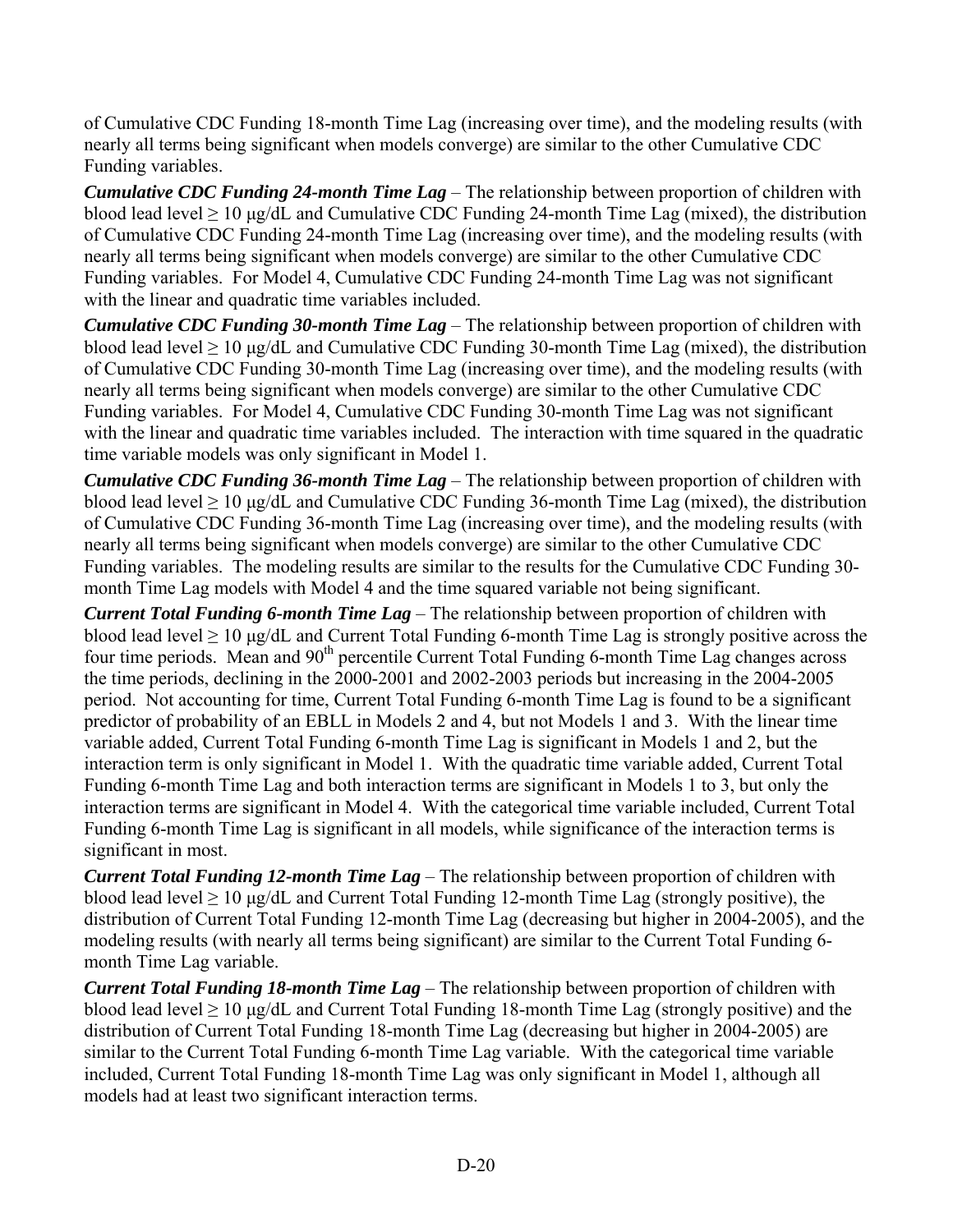*Current Total Funding 24-month Time Lag* – The relationship between proportion of children with blood lead level  $\geq 10$  μg/dL and Current Total Funding 24-month Time Lag (strongly positive), the distribution of Current Total Funding 24-month Time Lag (decreasing but higher in 2004-2005), and the modeling results (with most terms being significant) are similar to the other Current Total Funding variables.

*Current Total Funding 30-month Time Lag* – The relationship between proportion of children with blood lead level  $\geq 10$  μg/dL and Current Total Funding 30-month Time Lag (strongly positive), the distribution of Current Total Funding 30-month Time Lag (decreasing but higher in 2004-2005), and the modeling results (with most terms being significant) are similar to the other Current Total Funding variables.

*Current Total Funding 36-month Time Lag* – The relationship between proportion of children with blood lead level  $\geq 10$  μg/dL and Current Total Funding 36-month Time Lag (strongly positive), the distribution of Current Total Funding 36-month Time Lag (decreasing but higher in 2004-2005), and the modeling results (with most terms being significant) are similar to the other Current Total Funding variables. With the categorical time variable included, Current Total Funding 36-month Time Lag was only significant in Model 1, although all models had at least two significant interaction terms.

*Cumulative Total Funding 6-month Time Lag* – The relationship between proportion of children with blood lead level  $\geq 10$  µg/dL and Cumulative Total Funding 6-month Time Lag is strongly positive across the four time periods. Mean and  $90<sup>th</sup>$  percentile Cumulative Total Funding 6-month Time Lag increase steadily across the time periods, as expected. Not accounting for time, Cumulative Total Funding 6-month Time Lag is found to be a significant predictor of probability of an EBLL in Models 1 and 2, but not Models 3 and 4. With the linear time variable added, Cumulative Total Funding 6-month Time Lag and the interaction term are significant in Models 2 to 4, and Model 1 did not converge. With the quadratic time variable added, Cumulative Total Funding 6-month Time Lag is significant in all models, however, both interaction terms are significant only in Model 1. With the categorical time variable included, Cumulative Total Funding 6-month Time Lag is significant in Model 2 and the interaction terms in Models 2 and 4, while Models 1 and 3 did not converge.

*Cumulative Total Funding 12-month Time Lag* – The relationship between proportion of children with blood lead level  $\geq 10$  μg/dL and Cumulative Total Funding 12-month Time Lag (strongly positive), the distribution of Cumulative Total Funding 12-month Time Lag (increasing over time), and the modeling results (with most terms being significant when models converge) are similar to the Cumulative Total Funding 6-month Time Lag variable and other Total Funding variables.

*Cumulative Total Funding 18-month Time Lag* – The relationship between proportion of children with blood lead level  $\geq 10$  μg/dL and Cumulative Total Funding 18-month Time Lag (strongly positive), the distribution of Cumulative Total Funding 18-month Time Lag (increasing over time), and the modeling results (with most terms being significant when models converge) are similar to other Total Funding variables.

*Cumulative Total Funding 24-month Time Lag* – The relationship between proportion of children with blood lead level  $\geq 10$  μg/dL and Cumulative Total Funding 24-month Time Lag (strongly positive), the distribution of Cumulative Total Funding 24-month Time Lag (increasing over time), and the modeling results (with most terms being significant when models converge) are similar to other Total Funding variables.

*Cumulative Total Funding 30-month Time Lag* – The relationship between proportion of children with blood lead level  $\geq 10$  μg/dL and Cumulative Total Funding 30-month Time Lag is strongly positive except in the 1995-1999 period, in which it appears to be flat. The distribution of Cumulative Total